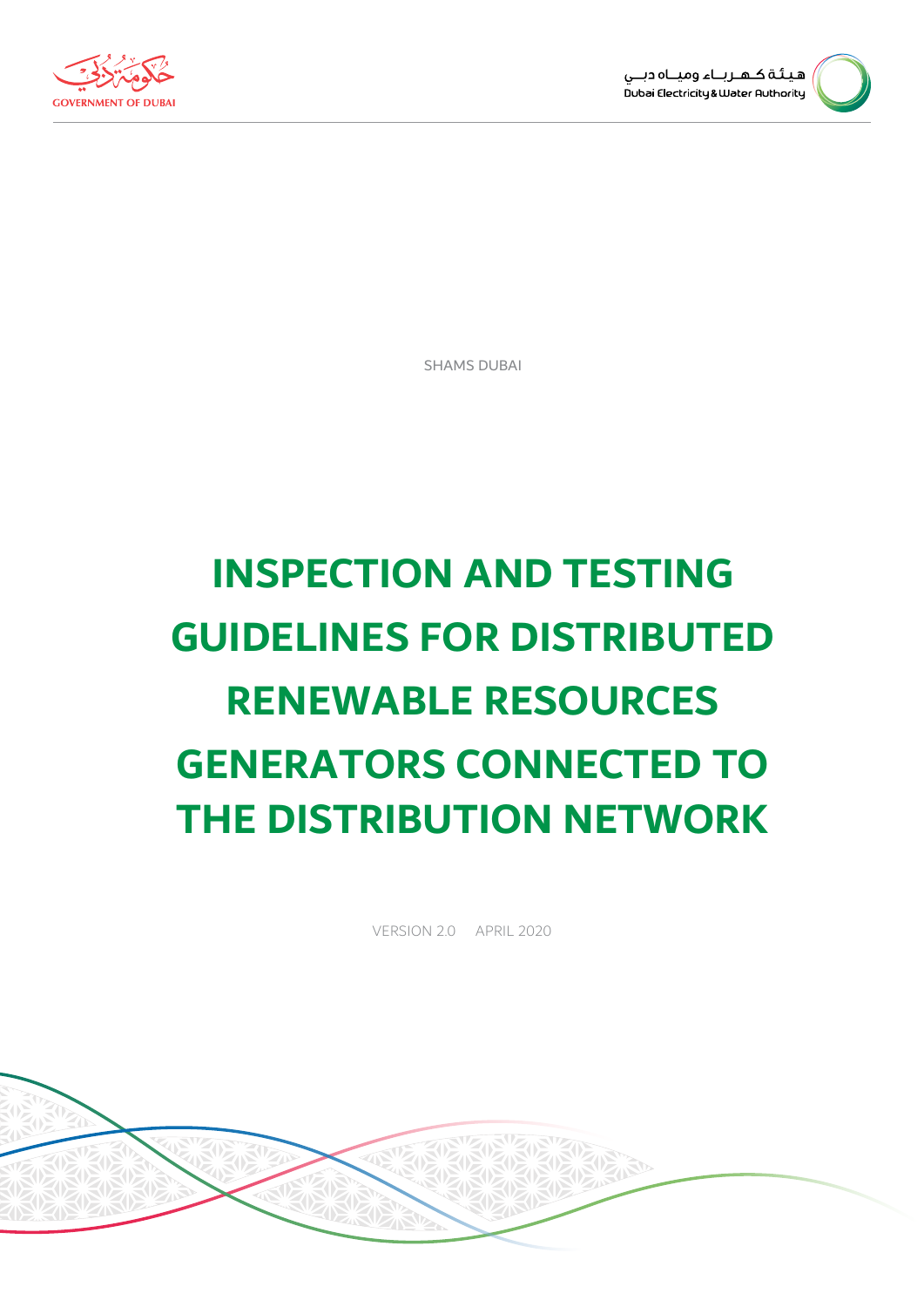### **TABLE OF CONTENTS**

| 1                       |     |       |  |  |  |
|-------------------------|-----|-------|--|--|--|
|                         | 1.1 |       |  |  |  |
|                         | 1.2 |       |  |  |  |
|                         | 1.3 |       |  |  |  |
|                         | 1.4 |       |  |  |  |
| $\overline{\mathbf{2}}$ |     |       |  |  |  |
|                         | 2.1 |       |  |  |  |
|                         | 2.2 |       |  |  |  |
|                         | 2.3 |       |  |  |  |
|                         | 2.4 |       |  |  |  |
|                         | 2.5 |       |  |  |  |
|                         | 2.6 |       |  |  |  |
|                         | 2.7 |       |  |  |  |
| 3                       |     |       |  |  |  |
|                         | 3.1 |       |  |  |  |
|                         |     | 3.1.1 |  |  |  |
|                         |     | 3.1.2 |  |  |  |
|                         | 3.2 |       |  |  |  |
|                         |     | 3.2.1 |  |  |  |
|                         |     | 3.2.2 |  |  |  |
|                         |     | 3.2.3 |  |  |  |
|                         |     | 3.2.4 |  |  |  |
|                         | 3.3 |       |  |  |  |
|                         |     | 3.3.1 |  |  |  |
|                         |     | 3.3.2 |  |  |  |
|                         |     | 3.3.3 |  |  |  |
|                         |     | 3.3.4 |  |  |  |
|                         |     | 3.3.5 |  |  |  |
|                         |     | 3.3.6 |  |  |  |
|                         | 3.4 |       |  |  |  |
|                         |     | 3.4.1 |  |  |  |
|                         |     | 3.4.2 |  |  |  |
|                         |     | 3.4.3 |  |  |  |
|                         |     | 3.4.4 |  |  |  |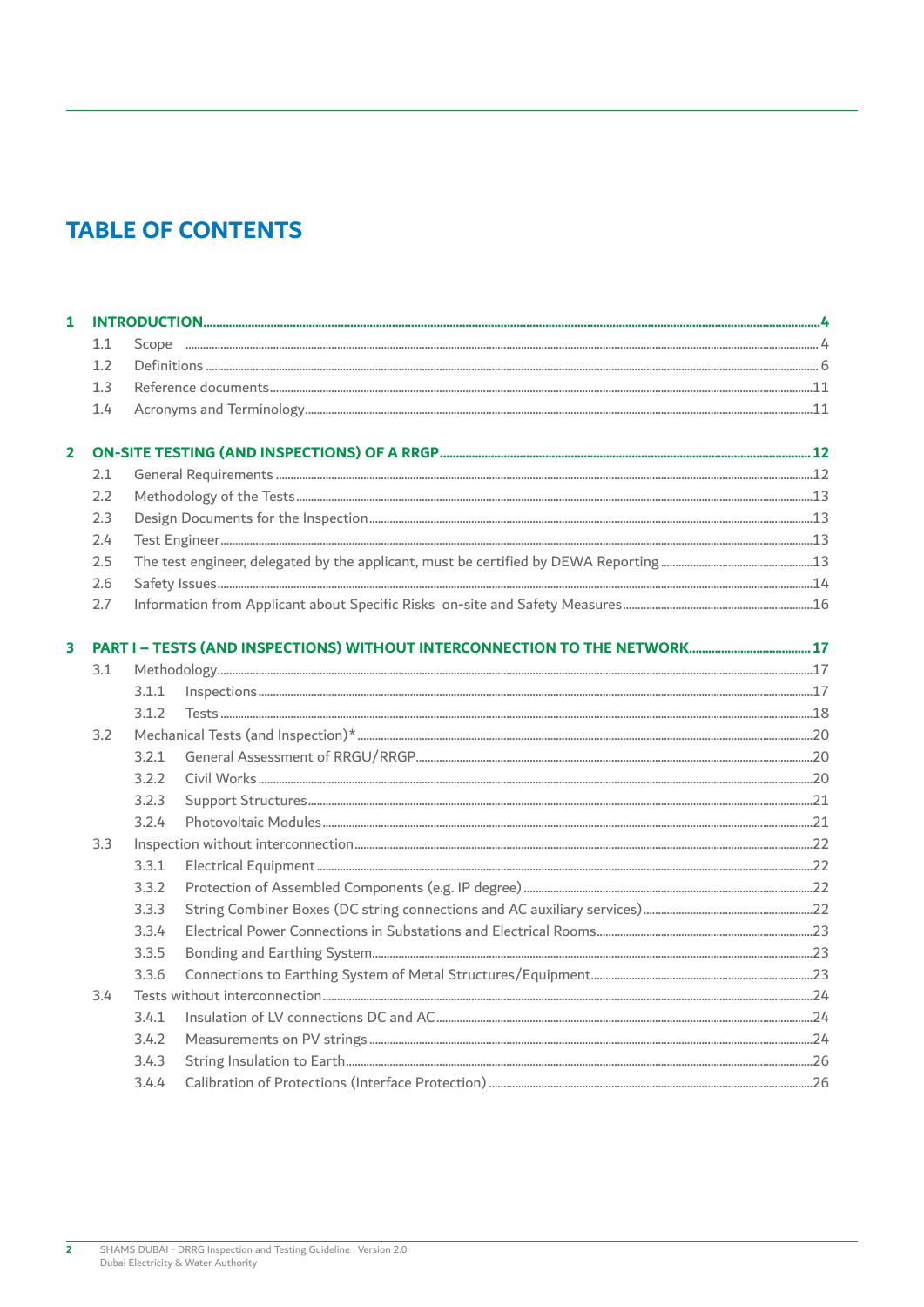#### 4 PART II - TESTING WITH INTERCONNECTION - PERFORMANCE TESTS AND

| 4.2 |       |  | 29  |  |  |
|-----|-------|--|-----|--|--|
|     | 4.2.1 |  |     |  |  |
|     | 4.2.2 |  |     |  |  |
|     | 4.2.3 |  |     |  |  |
|     | 4.2.4 |  |     |  |  |
|     | 4.2.5 |  |     |  |  |
|     |       |  | 30  |  |  |
|     |       |  | 30  |  |  |
|     |       |  | .30 |  |  |
| 4.3 |       |  |     |  |  |
| 4.4 |       |  |     |  |  |
|     |       |  |     |  |  |
|     |       |  |     |  |  |
|     |       |  | 35  |  |  |
|     |       |  | .35 |  |  |
|     |       |  | 35  |  |  |
|     |       |  |     |  |  |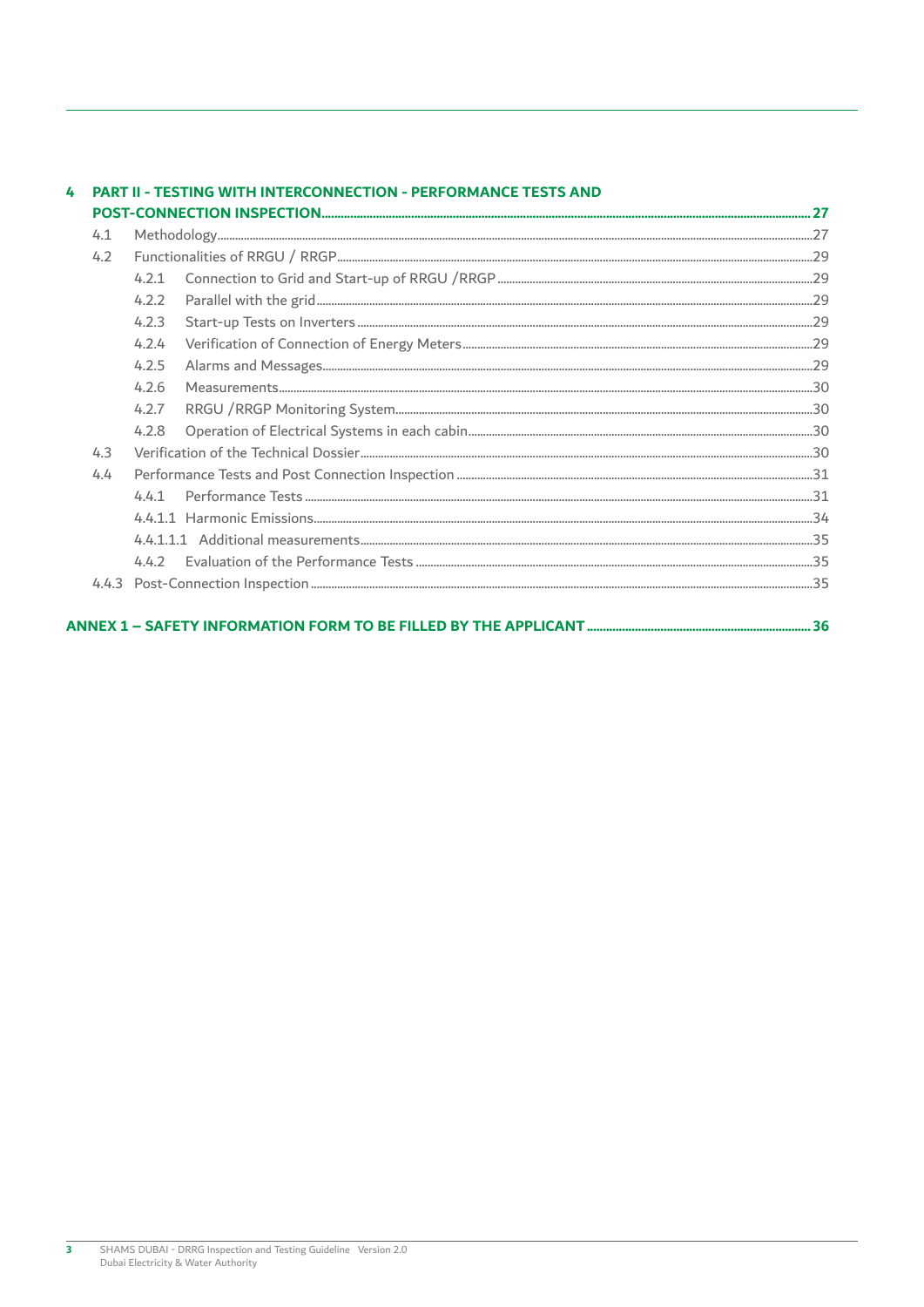## <span id="page-3-0"></span>1 INTRODUCTION

### **1.1 Scope**

These Guidelines provide information meant for Dubai Residents, Consultants and Contractors on the technical aspects which have to be taken into consideration in order to connect a Renewable Resources Generating Plant (RRGP) to the Low (230/400 V) or Medium Voltage (6.6, 11 or 33 kV) Distribution Network.

It applies to the inspection and testing of RRGPs, particularly to the Photovoltaic (PV) Generating Plants, also called Photovoltaic or Solar Plants.

Inspection and testing requirements related to the connection of RRGPs to the Low Voltage or Medium Voltage Distribution Network are provided in the **DEWA Standards For Distributed Renewable Resources Generators Connected to the Distribution Network [1]**, (hereafter referred to as "the Standards"), which represents the main reference document for the defnition of the requirements these generating facilities have to comply with in order to be connected to the Distribution Network. Additional details regarding the process for the connection of RRGPs are provided in the **DEWA Connection Guidelines For Distributed Renewable Resources Generators Connected to the Distribution Network [2],** (hereafter referred to as **"the Connection Guidelines"**).

This document sets out the criteria and guidelines that need to be taken into account when performing the assessment, through on-site tests, of Solar PV plants to be connected to DEWA distribution network.

In particular, it focuses on the test methods that have to be applied by a certifed Test Engineer appointed by the Applicant, in order to provide DEWA with all the documentation which certifes the correct execution of the installation and its correct working behaviour.

Figure 1 summarizes the timeline of the verifcation process, the inspection and other related activities according to the different roles:

- Applicant, in charge for carrying out the tests
- DEWA, in charge for carrying out Inspections, the meter installation and the connection
- Competent Authority/Entity, in charge of issuing Building Permits/building completion certifcates and for checking the mechanical "civil works" and "support structures" (i.e. Dubai Municipality, Trakhees, Etihad Esco etc.)".

The role of the Applicant is then clear in the Test process.

As can be seen from the Figure 1, the assessment of a PV plant for its connection to the distribution network requires a number of Inspections and Tests that depend on the maximum capacity of the plant:

PV plants below 100 kW;

**4** 

PV plants equal or above 100 kW.

In both cases, inspections and tests are to be performed before the connection to distribution network (which includes the inspection at the "Mechanical Completion" stage) and after the (temporary) connection to the distribution network. After the second round of Inspections and Tests has been carried out, everything is assembled correctly and the PV plant works properly, the authorization to start the production is given by DEWA.

The goal of the overall assessment is to verify the plant and its compliance with the technical standards in force, as specifed in the Standards [1].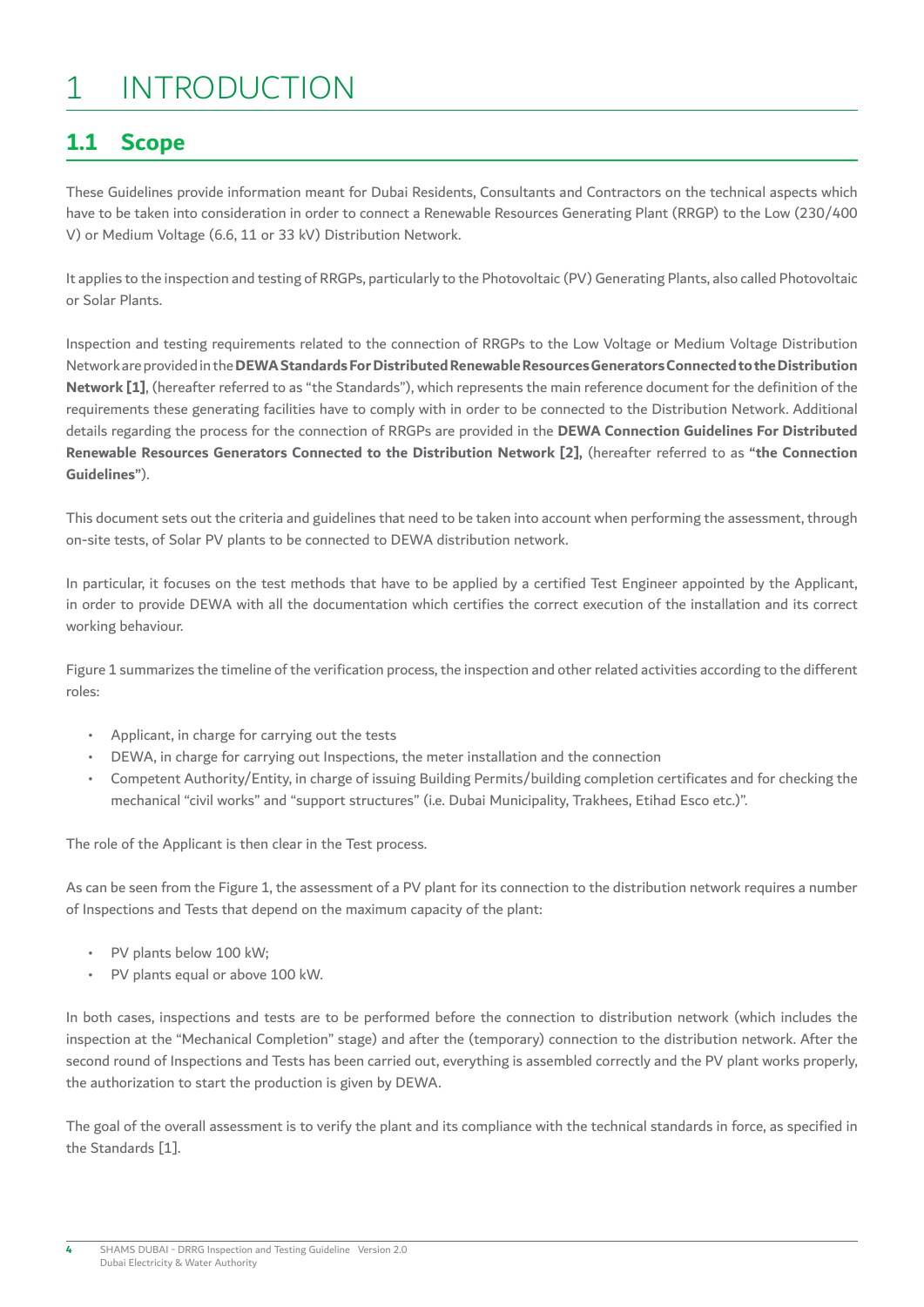

Depending on the maximum capacity of the PV plant, the Applicant shall carry out the following actions:

- Mechanical Tests
- Tests without interconnection
- Tests with interconnection
- Performance Tests

DEWA may supervise the above inspections and Tests, except the mechanical Tests that may involve the competent Authority/ Entity (i.e. Dubai Municipality, Trakhees, Etihad Esco etc.)".

After the inspections and Tests specified for the given PV plant are successfully conducted with satisfactory results, DEWA issues the Connection agreement, which certifes that the installation is compliant with DeWa rules and regulations and that the electricity production can start.

The requirements of the above described inspection are in accordance with the requirements of the standard IEC 62446 "Grid connected photovoltaic systems - Minimum requirements for system documentation, commissioning tests and inspection" [3].

Particular care will be devoted, in this document, to the modalities to perform the tests, being the Inspection a task to be typically performed by the Engineers of DEWA, or by those of the concerned Authority as regard the Mechanical Inspection. However

- in order to make the Applicant aware of which Inspections DEWA, or other Authority, is due to perform,
- to allow her/him to ease and speed up the task of above said Engineers by adequately preparing the site for the Inspections,
- to autonomously carry out the same checks,

the lists of these Inspections will anyway be commented in these Guidelines.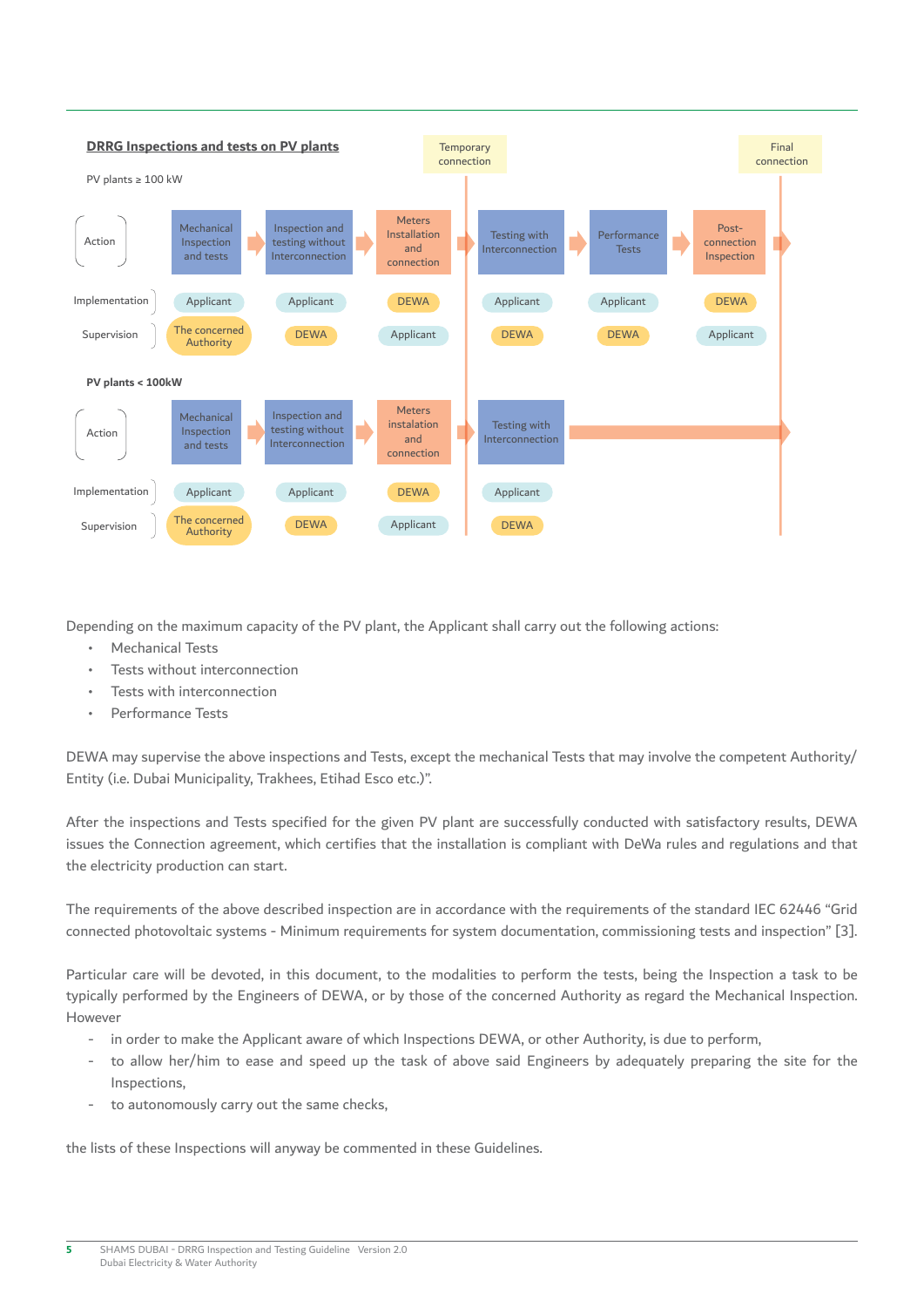### <span id="page-5-0"></span>**1.2 Definitions**

The most relevant definitions for the present Guidelines are listed below.

**AC module** - A PV module with an inverter mechanically secured to it so that the electrical output is a.c. and no d.c. plug/socket connections are in use between the module and the inverter.

**Active Power** - Active Power is the real component of the apparent power, expressed in watts or multiples thereof (e.g. kilowatts (kW) or megawatts (MW)). In the text this may be generically referred as P or Pn in case of rated active power of equipment.

**Apparent Power** - Is the product of voltage (in volts) and current (in amperes). It is usually expressed in kilovolt-amperes (kVA) or megavolt-amperes (MVA) and consists of a real component (Active Power) and an imaginary component (Reactive Power). In case of inverters, the rated apparent power corresponds to the maximum active power deliverable by the inverter at unity power factor.

**Applicant**: May be either the Consultant or the Contractor

**NOC Application for Connection** - is flled by an Applicant for a new RRG Connection. This application shall be made through the Distributed Generation Application Form in the prescribed format and shall contain the required information.

**Connection Agreement** - The agreement between DEWA and a RRG, which stipulates the terms and conditions for the connection and operation of the Electricity Generator into the Power Distribution System and its operation.

**Connection Point** - Is the location at which the Renewable Resource Generating Units, Renewable Resource Generating Plants as well as consumer loads are connected to the Network and where the Main Meter is installed. In the connection schemes this is also referred to as POC (Point Of Connection).

**Consultant** - A company enrolled with DEWA as electrical & DRRG Solar PV consultant, which carries out the design of electrical facilities of all types including design of solar PV plants.

**Contractor** - A company enrolled with DEWA as electrical & DRRG Solar PV contractor, which carries out electrical consulting/ contracting works of all types including solar PV plants. The Contractor may also perform design, supply equipment and materials or labour, especially for constructing, building and installing Solar PV plants.

**Converter** - Also called Power Converter. See Inverter.

**Current** - Unless stated otherwise, current refers to the root-mean-square value of phase current.

**Distribution System / Network** - Is the medium (6.6, 11 or 33 kV) or low voltage (0.4 kV) electricity grid for supplying electricity to the end consumers.

**DRRG** - Distributed Renewable Resources Generation

**DRRG NOC** - A NOC for the purpose of constructing a DRRG plant.

**Downstream** - See: Upstream

**Generating Unit / Plant** - A Generating Unit is an indivisible set of installations which can generate electrical energy. A set of Generating Units, circuits and auxiliary services for the generation of electrical energy forms a Generating Plant. See also the definition of "Renewable Resource Generating Unit / Plant".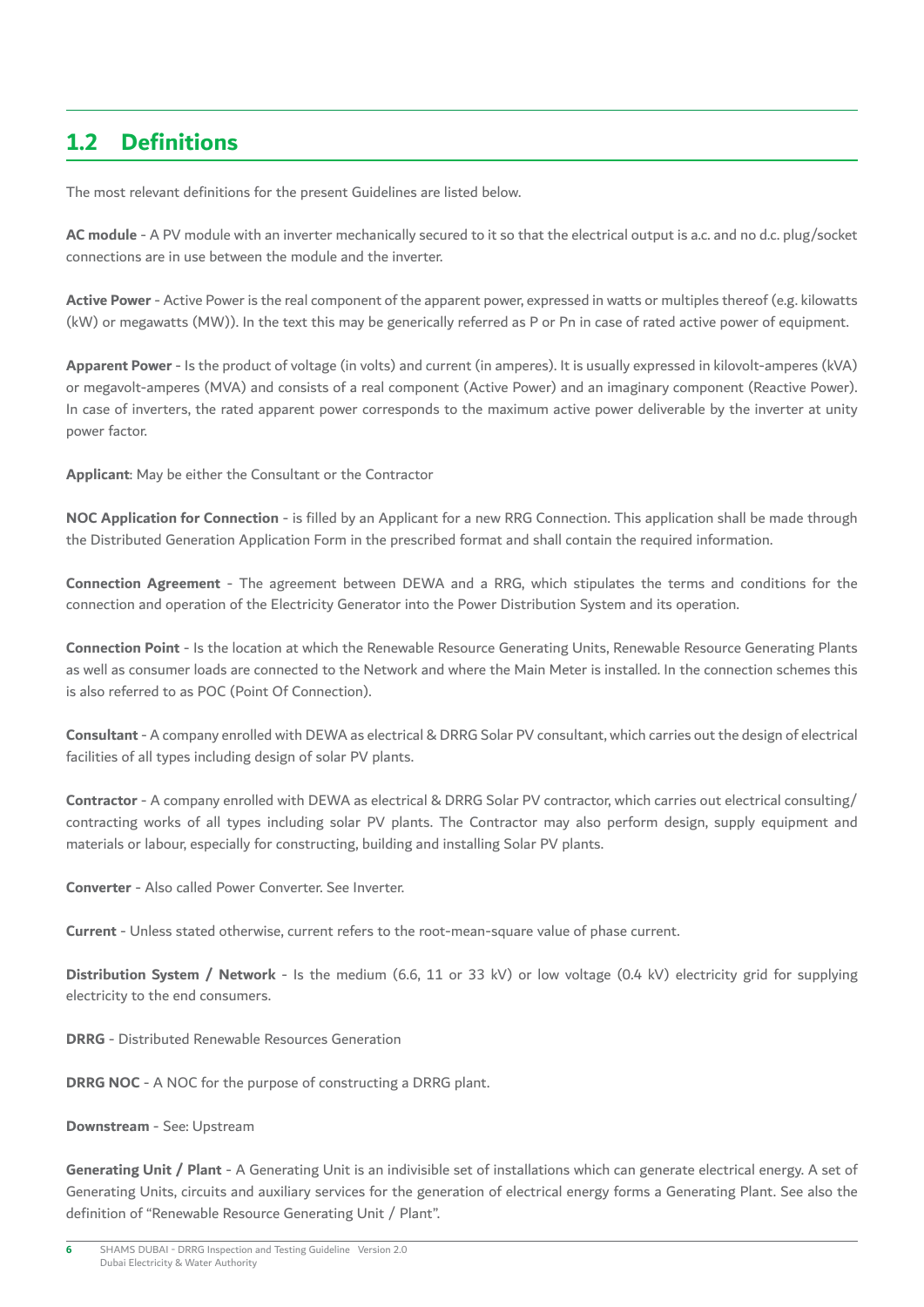**Grid Connection**: The connection of a Renewable Resource Generating Plant (RRGP) to the electrical grid.

**Grid Connection fee**: The fee to be paid for the connection to the grid.

**Interface Protection** - The electrical protection required to ensure that either the Generating Plant or the Generating Unit is disconnected for any event that could impair the integrity or degrade the safety of the Distribution Network.

**Inverter** - Device which converts the direct current produced by the photovoltaic modules to alternating current in order to deliver the output power to the grid. The inverter is also capable of controlling the quality of output power.

**Isolated inverter** - An inverter with, at least, simple separation between the main power output circuits and PV circuits (usually by means of a transformer) and with leakage currents less than the limits required to be classifed as an isolated inverter (IEC 62109-2). The separation/ isolation may be either integral to the inverter or provided externally, e.g. an inverter with an external isolation transformer.

**Non-isolated inverter** - An inverter without the minimum separation between the main power output and PV circuits or with leakage currents greater than the requirements for an isolated inverter.

**Junction box** - Closed or protected connecting device were one or several junctions are performed.

**Low Voltage (LV) Network** – A Network with nominal voltage lower than 1kV.

**Maximum Capacity** - The maximum continuous Active Power which a Generating Plant can feed into the Network as agreed between DEWA and the Plant Producer. This corresponds to the sum of the maximum active power deliverable by the inverters at the AC side, that is also the sum of the rated power of the inverters at unity power factor (to be noted that this latter may also be lower than the sum of the power at STC of the photovoltaic modules). In the text, this maximum capacity will also be indicated as PMC.

**Medium Voltage (MV) Network** - A Network with nominal voltage included in the range from 1kV up to 33 kV. In Dubai, four voltage levels may be found on the MV distribution network, namely  $6.6 - 11 - 22 - 33$  kV. The 11 kV voltage level is the most used and diffused.

**Main Electricity Meter** - The main electricity meter installed at the Connection Point (DEWA side) and will perform the Net Metering of: i) the electricity delivered by the RRGP to the Distribution Network; and ii) the energy absorbed from the Distribution Network on a monthly basis.

**Micro-inverter** - An inverter that converts direct current produced by a single PV module to alternating current. The output from several micro-inverters is combined in order to deliver the output power to the grid.

**RRGP Electricity Meter** - also called PV Generation Check-meter: Electricity meter installed at the common output point of all the Generating Units, to measure the total energy produced by the RRGP.

**Network** - Plant and apparatus connected together and operated by DEWA in order to transmit or distribute electrical power.

**Non-Synchronously** - Connected Renewable Resource Generating Unit – A Renewable Resource Generating Unit that is not electromagnetically directly connected to the Network. All types of installations that are fully connected to the Network through Power Electronic Converters, for instance photovoltaic power generating Units, fall into this category.

**Overall duration**: Total amount of time needed for project development until PV plant starts operating.

**7**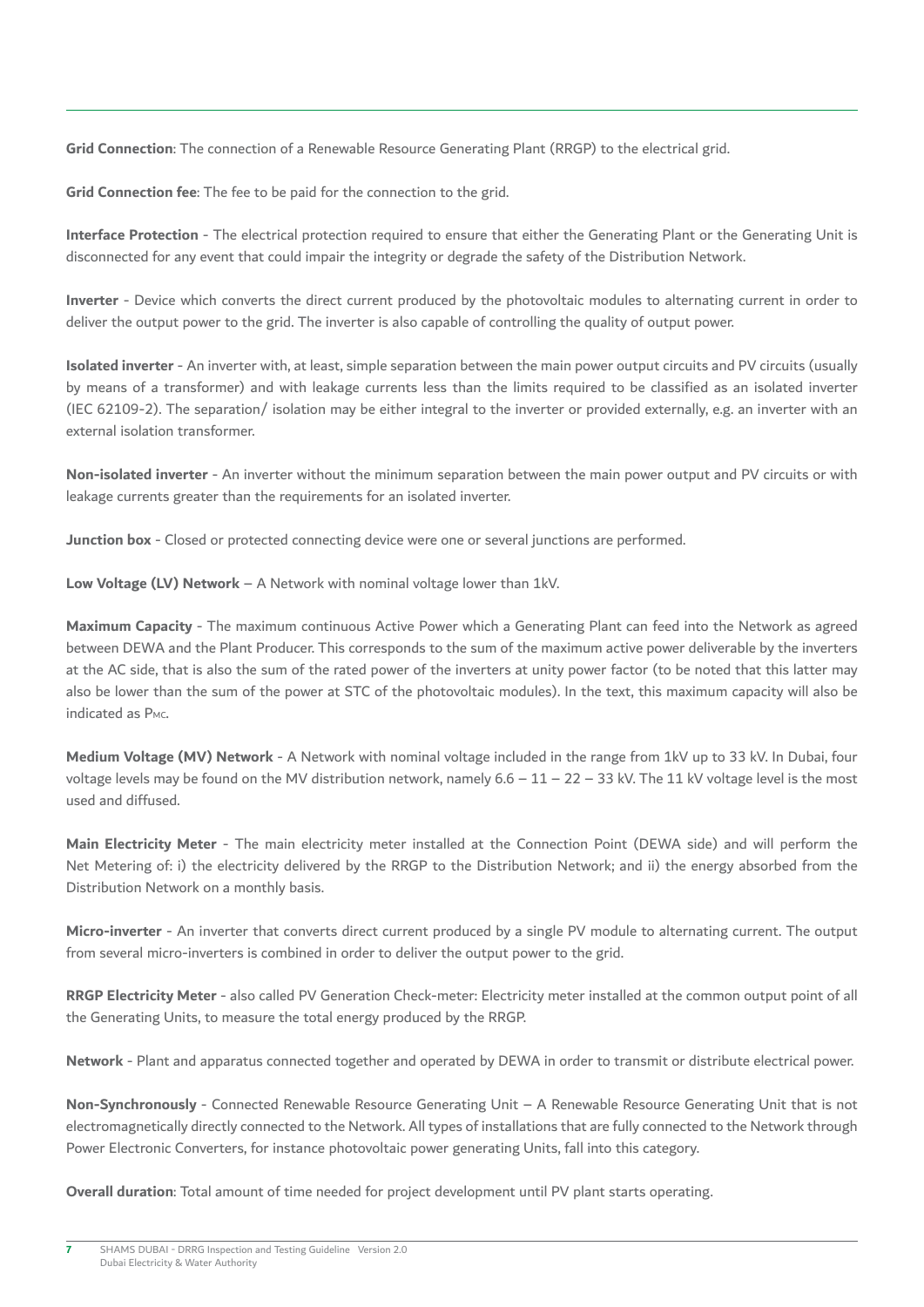**Peak Power (Wp)** - The output power achieved by a Photovoltaic Module under Standard Test Conditions (STC). It is measured in Wp (W peak). The sum of the peak power of the photovoltaic modules of either a string or an array determines the peak power of the string and the array respectively (usually measured in kWp). The peak power of a photovoltaic array at STC is conventionally assumed as the rated power of the array.

**Permission**: A license to carry out an act that, without such licence, would be considered unlawful.

Photovoltaic (PV) cell - The most elementary device that exhibits the photovoltaic effect, i.e. the direct non-thermal conversion of radiant energy into electrical energy.

**Photovoltaic (PV) Module** - Also called Photovoltaic (PV) panel. The smallest, complete, environmentally protected assembly of interconnected cells.

**Photovoltaic (PV) string** - A circuit of one or more series-connected modules.

**Photovoltaic (PV) string (array) combiner box** - A junction box where PV strings (sub-arrays) are connected which may also contain over-current protection devices and/or switch-disconnectors.

**Photovoltaic (PV) array** - Assembly of electrically interconnected PV modules, PV strings or PV sub-arrays.

**Photovoltaic (PV) sub-array** - An electrical subset of a PV array formed by parallel-connected PV strings.

**Power Factor** - Is the ratio of Active Power to Apparent Power.

**Protective earthing** - Earthing of a point in equipment or in a system for safety reasons.

**Power Generating Plant (Power Plant)** - Set of Generating Units, circuits and auxiliary services for the generation of electrical energy. In case of a Generating Plant made only of RRGU, a reference to RRGP will be made in this document.

**P-Q-Capability Diagram** - Describes the ability of a Generating Unit to provide Reactive Power in the context of varying Active Power and at the rated voltage.

**Power Distribution System** - The electrical network and its components which are owned and operated by DEWA with the main purpose of delivering electricity to consumers from the Power Transmission System. The 33kV and below voltage levels are considered a distribution system. The components of a Power Distribution system include all associated equipment including but not limited to interconnecting lines, electrical substations, pole mounted transformers, analogue electrical elements such as resistors, inductors, capacitors, diodes, switches and transistors.

**Power Transmission System** - The system belonging to DEWA which entirely or mainly comprises of the High-Voltage (> 33 kV) electricity cables, lines and electricity installations and facilities owned and/or operated by DEWA and used to transmit electricity from a power unit to a power substation or other electricity generation unit.

**Process**: A Process is one of the necessary functional procedures necessary to develop a PV system. A Process is described by a sequence of Process Steps (which may be of either administrative or technical nature).

**Process Duration:** The overall time needed to complete a specific process of the PV project lifecycle.

**Process Step**: A step is one of a sequential succession of actions that need to be executed in order to satisfy the legaladministrative and the other requirements of a process.

**8**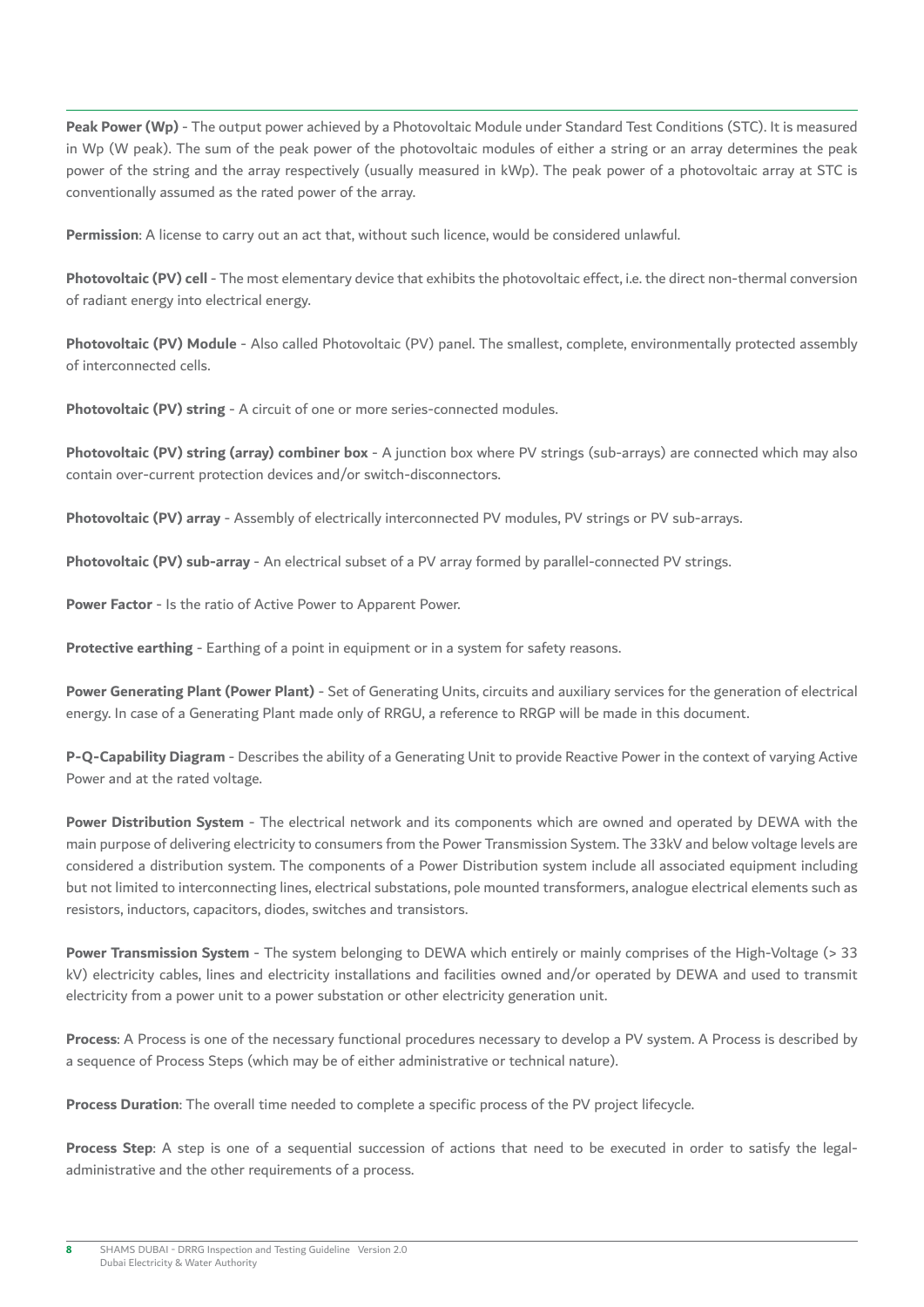the term "Generator" may be used. the term "Generator" may be used. **Producer**: Any entity authorised by DEWA to produce electricity connected to the network in the Emirates. In other documents : Any entity authorised by DEWA to produce electricity connected to the network in the Emirates. In other documents

or technical). or technical). defined as a sequential succession of Processes, each of them described by a sequence of Process Steps (either administrative defned as a sequential succession of Processes, each of them described by a sequence of Process Steps (either administrative PV Project Lifecycle: All the procedures required to authorise, install and finally connect a PV system. The Project Lifecycle is **PV Project Lifecycle** : All the procedures required to authorise, install and fnally connect a PV system. The Project Lifecycle is

Megavar (MVAr). Megavar (MVAr). **Reactive Power** Reactive Power - Reactive Power is the imaginary component of the apparent power, usually expressed in kilovar (kVAr) or - Reactive Power is the imaginary component of the apparent power, usually expressed in kilovar (kVAr) or

of management, officers, employees, or professional advisors of management, officers, employees, or professional advisors. Representative - Any person representing or mandated to represent a party, including, but not limited to its directors, members **Representative** - Any person representing or mandated to represent a party, including, but not limited to its directors, members

Renewable Resource Generating Plant (RRGP) - Is a set of Renewable Resource Generating Units **Renewable Resource Generating Plant (RRGP )** - Is a set of Renewable Resource Generating Units.

to produce energy without input from non-renewable resource. The Photovoltaic Generating Plant is illustrated below: to produce energy without input from non-renewable resource. The Photovoltaic Generating Plant is illustrated below: In this latter situation, the Renewable Resource Generating Unit mentioned in the Standards is the part of the Plant that is able In this latter situation, the Renewable Resource Generating Unit mentioned in the Standards is the part of the Plant that is able resources. This Renewable Resource Generating Unit can be part of a Generating Plant that includes non-renewable resources. resources. This Renewable Resource Generating Unit can be part of a Generating Plant that includes non-renewable resources. Renewable Resource Generating Unit (RRGU) - Is a Generating Unit that produces power exclusively from renewable primary **Renewable Resource Generating Unit (RRGU )** - Is a Generating Unit that produces power exclusively from renewable primary



RRGP Voltage - Unless stated otherwise, voltage refers to the root-mean-square value of phase-to-phase voltages **RRGP Voltage** - Unless stated otherwise, voltage refers to the root-mean-square value of phase-to-phase voltages.

and modules. The standard test conditions are: and modules. The standard test conditions are: Standard test conditions (STC) - A standard set of reference conditions used for the testing and rating of photovoltaic cells **Standard test conditions (STC )** – A standard set of reference conditions used for the testing and rating of photovoltaic cells

- $\widehat{\sigma}$ a) PV cell temperature of 25 °C; PV cell temperature of 25 °C;
- b) Irradiance in the plane of the PV cell or module of 1000 W/m2; and Irradiance in the plane of the PV cell or module of 1000 W/m2; and
- $C$   $C$ c) Light spectrum corresponding to an atmospheric air mass of 1,5. Light spectrum corresponding to an atmospheric air mass of 1,5

**9**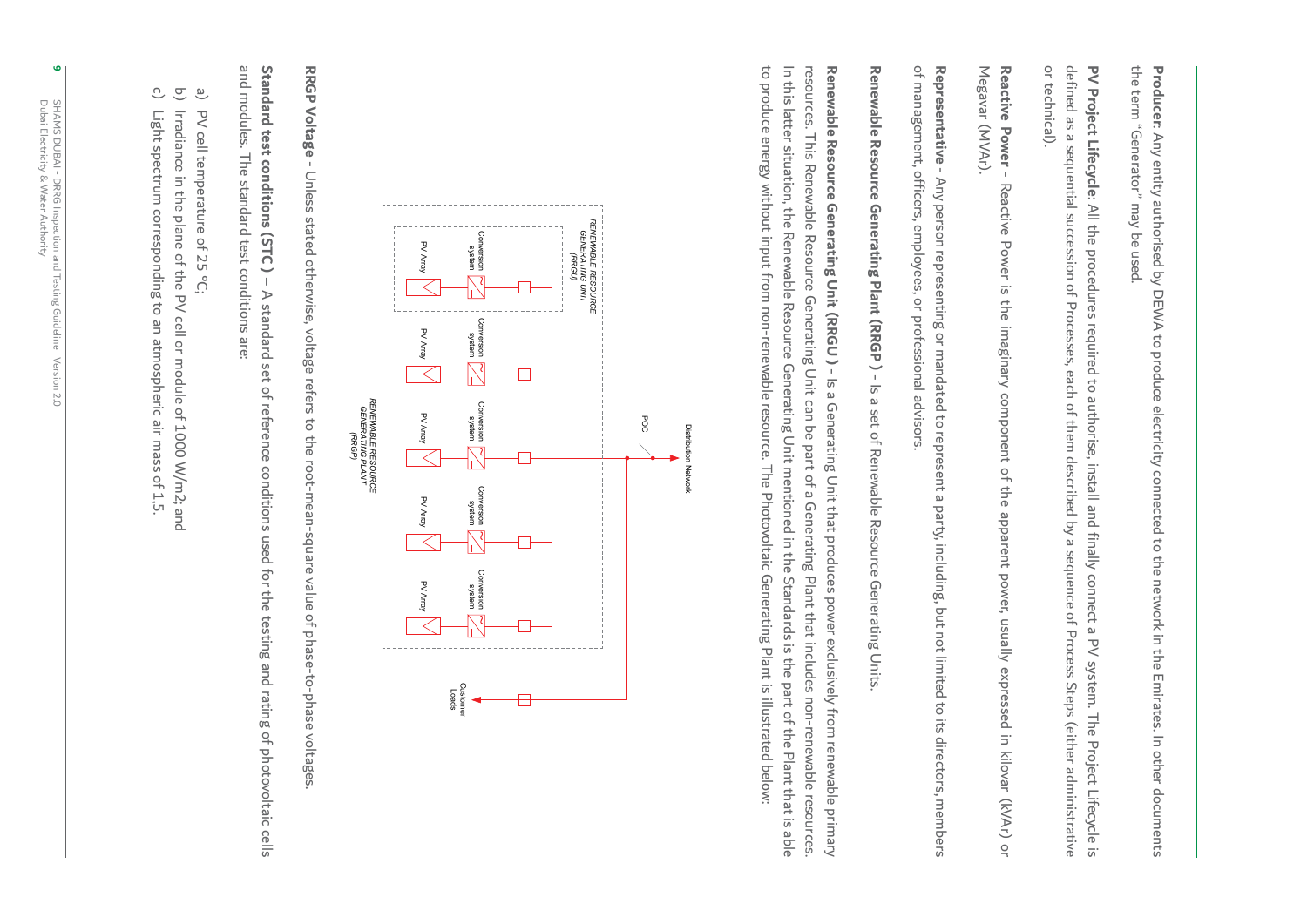**Switch-disconnector** – Mechanical switching device capable of making, carrying and breaking currents in normal circuit conditions and, when specifed, in given operating overload conditions. In addition, it is able to carry, for a specifed time, currents under specifed abnormal circuit conditions, such as short-circuit conditions. Moreover, it complies with the requirements for a disconnector (isolator).

**Test Engineer** – A Contractor or a Consultant or a Licensed Engineer who is skilled and qualifed for testing photovoltaic DRRG installations as certifed by DEWA.

**Upstream** – For a RRGP, "Upstream" means generator bound, e.g. towards the PV panel for a PV plant. "Downstream", instead, means towards the distribution network.

The below terms and definitions are taken form Section 3 of IEC 62446:

**Verifcation** – all measures by means of which compliance of the electrical installation to the relevant standards is checked (NOTE: it comprises inspection, testing and reporting).

**Inspection** – examination of an electrical installation using all the senses in order to ascertain correct selection and proper erection of electrical equipment.

**Testing** – implementation of measures in an electrical installation by means of which its effectiveness is proved (NOTE: it includes ascertaining values by means of appropriate measuring instruments, said values not being detectable by inspection).

**Reporting** – recording of the results of inspection and testing.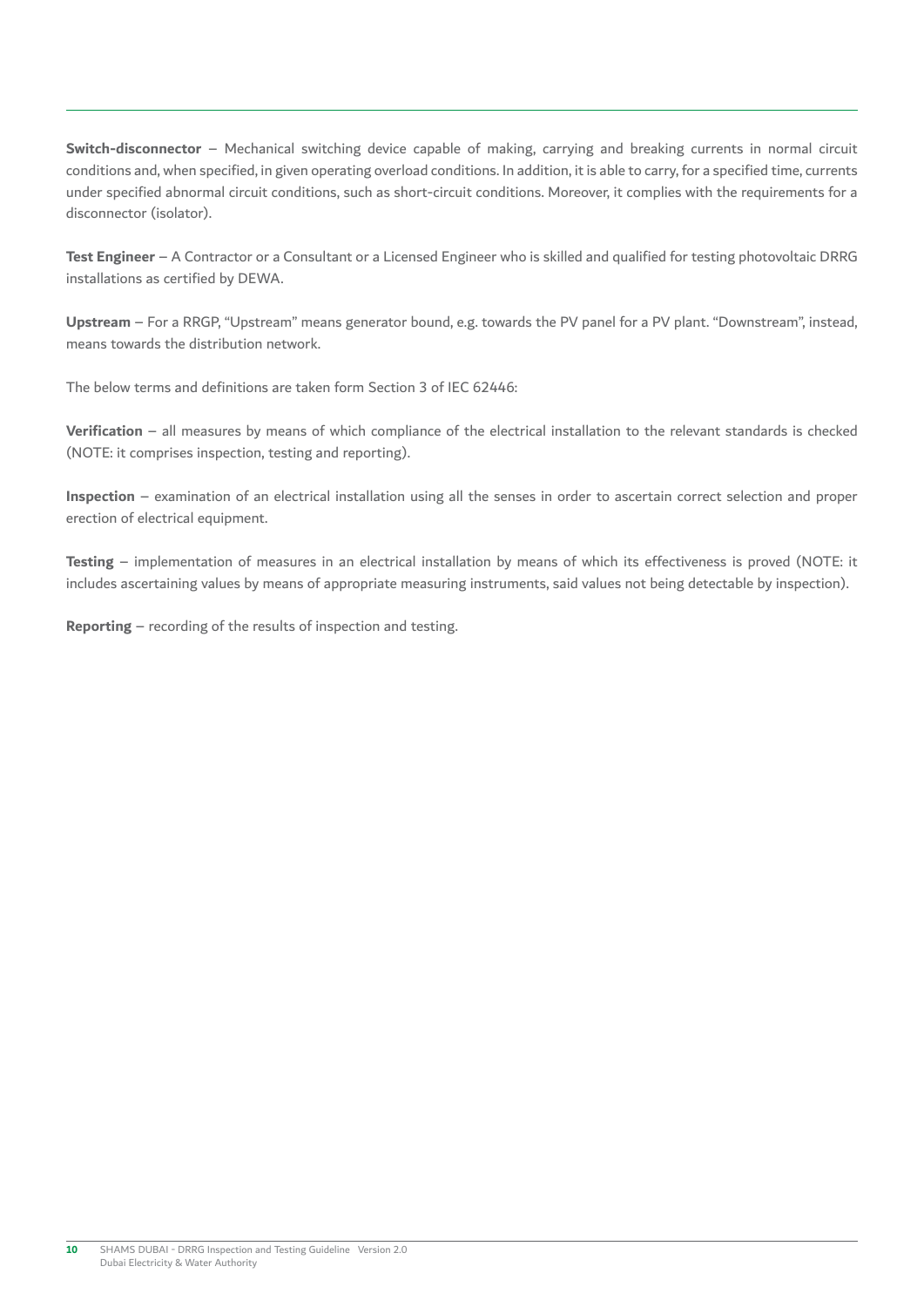### <span id="page-10-0"></span>**1.3 Reference documents**

The following documents have been quoted in this document:

- [1] DEWA Standards For Distributed Renewable Resources Generators Connected To The Distribution Network (in the following only "Standards") (\*)
- $[2]$ [2] DEWA Connection Guidelines For Distributed Renewable Resources Generators Connected To The Distribution Network (\*)
- [3] IEC 62446 "Grid connected photovoltaic systems Minimum requirements for system documentation, commissioning tests and inspection"
- [4] DEWA Safety of People: Recommendations for DRRG Solar PV Systems (\*)
- [5] Standard EN 50160, Voltage characteristics of electricity supplied by public distribution networks
- (\*) Available on DEWA website<www.dewa.gov.ae>

### **1.4 Acronyms and Terminology**

The following acronyms will be used throughout the text of this document:

- **DRRG** Distributed Renewable Resource Generation **PV** Photovoltaic **RRGU** Renewable Resource Generating Unit (see 1.2) **RRGP** Renewable Resource Generating Plant (see 1.2) **NOC** No Objection Certificate **MC** Mechanical Completion
- **FI** Final Inspection
- **CT** Current Transformer
- **VT** Voltage Transformer
- **MV** Medium Voltage
- **LV** Low Voltage
- **PPE** Personal Protective Equipment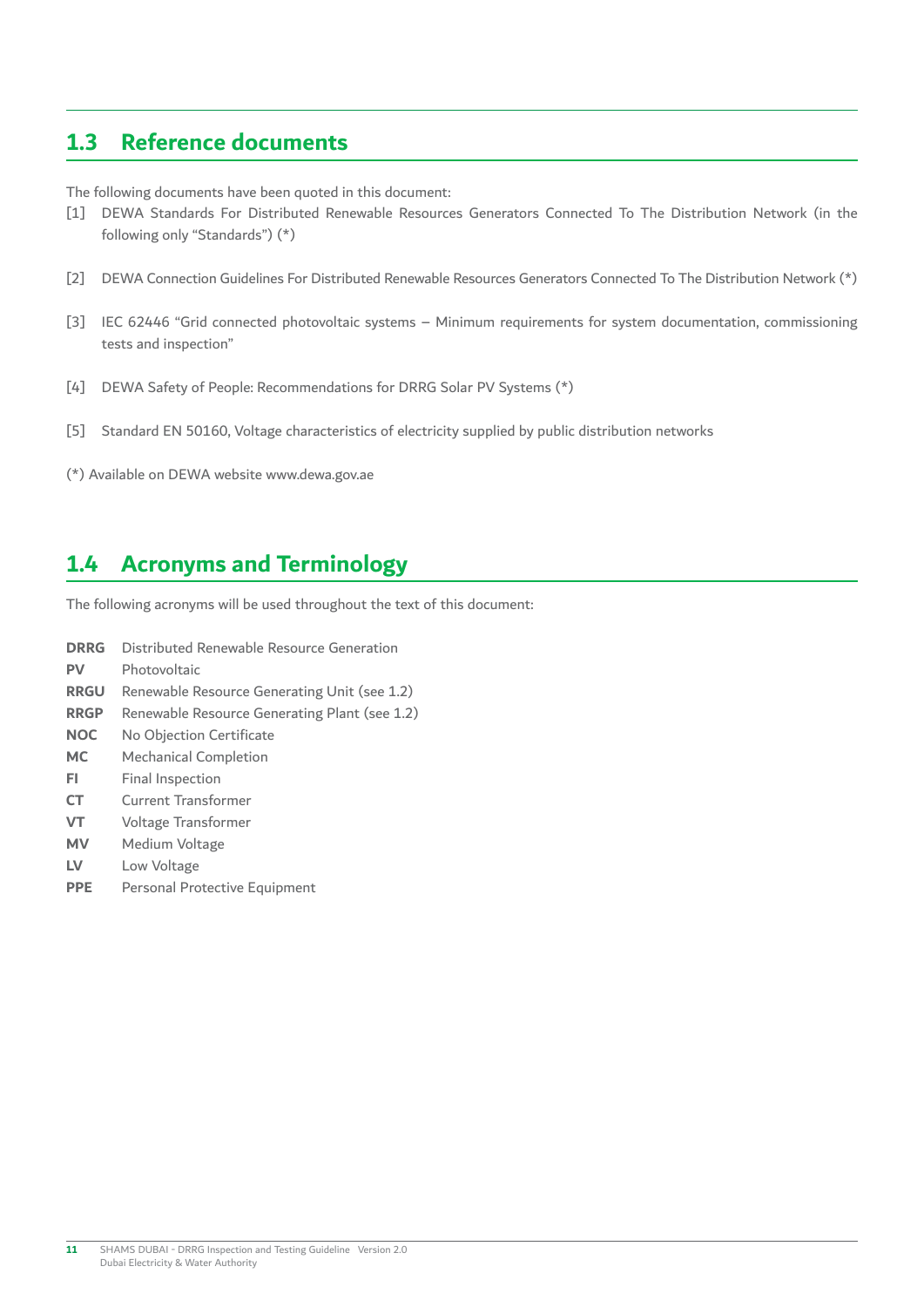## <span id="page-11-0"></span>2 ON-SITE TESTING (AND INSPECTIONS) OF A RRGP

According to the Standards [1] the following on-site tests (and inspections) shall be performed on RRGUs / RRGPs before and after connection to the distribution network.

- Mechanical Testing (and inspection)
- Testing (and inspection) without interconnection to the network to check the consistency of the system.
- Testing (and inspection) with interconnection to the network for the verifcation of the features and the functionalities of the system (tests carried out by the Applicant for plants P<sub>MC</sub> < 100kW and Performance Tests for plants with P<sub>MC</sub> ≥ 100 kW).

Inspection and tests at Mechanical Completion (MC) stage are required as a separate preliminary inspection. Performance tests and Post-connection inspection are required only in case of RRGPs with maximum capacity PMC ≥ 100 kW.

### **2.1 General Requirements**

The general requirements for the performance of all the Tests are described in the following paragraphs.

The items subject to technical verifcations are presented in this document. A checklist will also be delivered in advance to the Applicant so that s/he is aware of the requirements.

The general requirements for performing Testing (and Inspections) without interconnection to the network are listed below.

- The aim of Tests (and Inspections) is to assess the completion of the installation, and that this is compliant with applicable standards and rules.
- Before the Tests (and Inspections) can take place, the Consultant/Contractor shall ensure that the installations to be inspected or tested have been completed. Completion means:
	- Installation completed with reference to the items to be checked 100% by visual and mechanical Inspection and Test (for plants with  $P_{MC} \ge 100$  kW these are the inspections and Tests to be performed at the Mechanical Completion stage).
	- Electrical Tests performed in advance by the Applicant to assess the performance of the different items is in accordance to the requirements set in the Standards [1]. In this way, if the measurements result is not adequate, the required corrective measures can be applied before the Inspection takes place.

After the Positive results of the Mechanical Completion Inspection, the construction of the PV plant can proceed up to the conclusion and successive connection to the network.

The general requirements for performing Testing (and Inspections) with interconnection to the network are listed below:

- The Tests (and Inspections) have the following aims:
	- Assess the overall functionality of the solar power generation plant and of the conventional equipment required for connecting the plant to the grid;
	- When required, assess the performance of the plant (efficiency of solar power generation); and
	- Issue the Technical Dossier of the PV RRGU / RRGP.
- Before the Tests can take place, the Consultant/Contractor shall ensure that the installations to be inspected have been completed.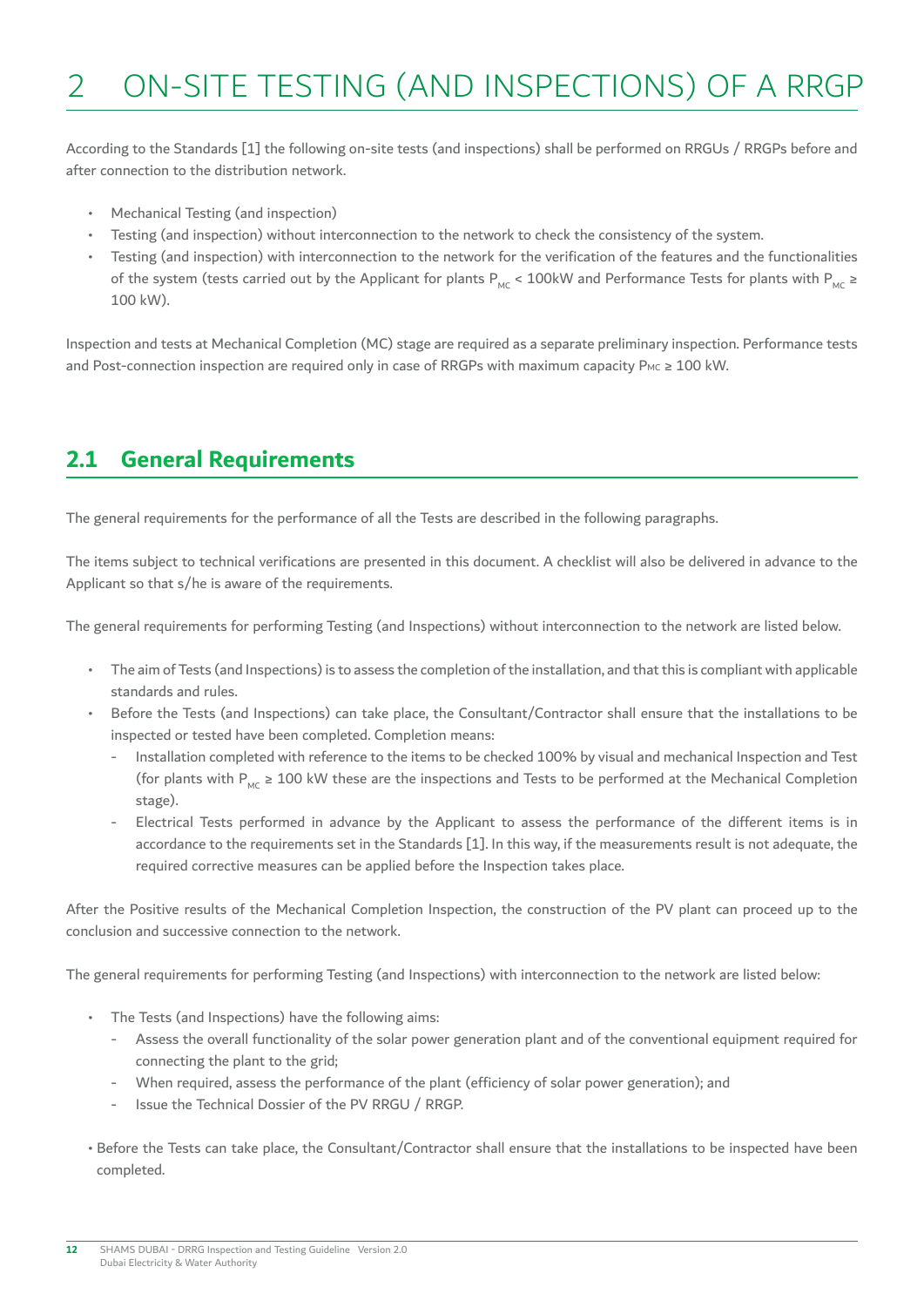### <span id="page-12-0"></span>**2.2 Methodology of the Tests**

The methodology of the Tests is outlined below:

- 1. The percentage of installation to be evaluated in the frame of each check is defned in the following sections.
- 2. The Consultant/Contractor will ensure the equipment required for all checks and verifcations is available for the performance of the test.
- 3. A check or test yielding a negative result can be repeated in case an adequate correction measure can be applied (e.g. retest a PV string that was found not properly connected) and the result of the test repetition acknowledged; in case a negative result cannot be corrected, the check or test is to be considered failed.
- 4. I n case of a negative result, the Applicant/Consultant/Contractor shall apply the agreed corrective measure before the checks and verifcations that ended with a negative result are repeated, in the frame of a next site inspection, and a revision of the inspection report shall be issued.
- 5. I n case of positive result, the installation will be approved and the RRGUs/RRGPs will be allowed to start the production.

### **2.3 Design Documents for the Inspection**

The documents required for the Inspections and then to be submitted in advance to DEWA are those listed at point 3.4 of the Connection Guidelines [2] .

#### **2.4 Test Engineer**

All checks and technical verifcations have to be performed by the Test Engineer delegated by the Applicant for this activity. The Test Engineer is to ensure the availability of the necessary test equipment.

#### **2.5 The test engineer, delegated by the applicant, must be certifed by DEWA Reporting**

For the testing (and inspection), both with interconnection and without interconnection, a number of checklists are available to guide the sequence of the checks and technical verifcations. These checklists will have to be requested to DEWA or to the concerned Authority.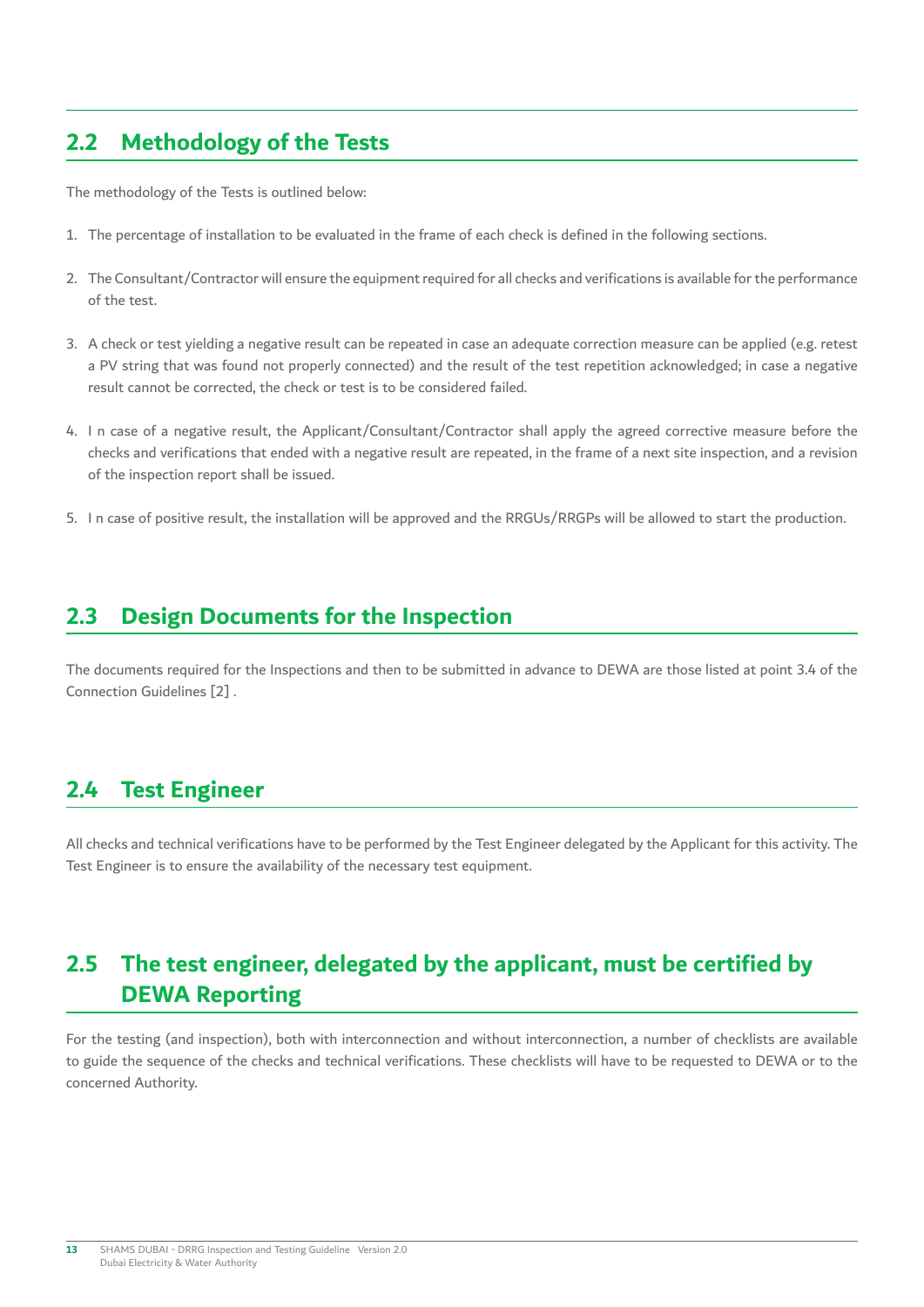### <span id="page-13-0"></span>**2.6 Safety Issues**

As stated in 2.4, the performance of on-site tests, particularly of electrical tests, is the task and the responsibility of the Test Engineer. This must be aware of the main details of such electrical tests and the associated hazards, according to the description provided below. All what is located upstream of a circuit-breaker device on the DC section of a PV plant remains under voltage (during the day) even after the opening of this device.

All switchgears and boxes of the photovoltaic plant on DC side shall expose a warning, which indicates the presence of live parts even after the opening of the inverter circuit-breaker devices.



Figure 2 shows an example of warning sign to indicate the presence of danger.

All interventions on the live parts of PV strings are therefore to be considered an intervention under voltage. This difference is unusual for an installer who is accustomed to thinking that the plant is off-voltage when the general circuit breaker is switched off.

Only a qualified person, i.e. a professional with sufficient knowledge and experience can work safely on live parts and successfully carry out electric interventions under voltage.

The protection provisions and the proper PPE are specifed in relevant international and local standards. However, it is worth mentioning that when working under voltage, the operator must wear (see Figure 3):

- A safety helmet made of insulating material with face shield (mainly to protect him against electric arcing);
- Flame-retardant clothing that does not leave uncovered parts of the trunk or limbs;
- Insulating gloves (of appropriate voltage class).

Insulated tools for electrical work are also to be used. An alternative to insulated tools is an insulating mat for electrical purposes, placed beneath the operator.

After the electric shock, arcing represents the main danger in electric interventions under voltage. The energy released by electric arcs may cause burns, damage to eyes and skin and this energy increases with the arcing current and the duration of the intervention.

In case of short-circuit, the arcing current in PV plants is lower than that in other electric plants supplied by the grid, but the duration is greater because it is more difficult to extinguish a DC arc.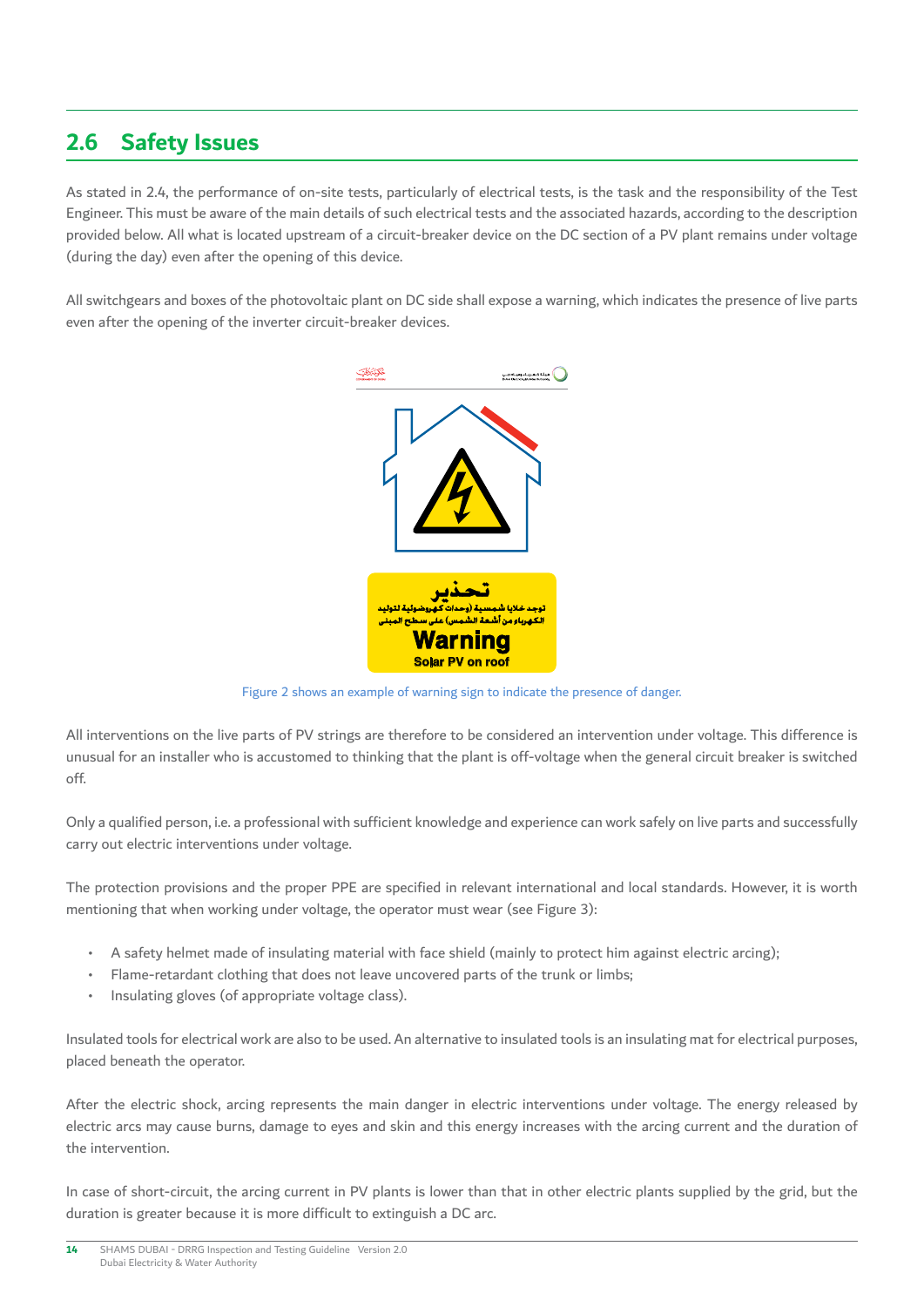Works under voltage carried out in open air spaces shall be avoided in case of:

- Fog, rain, snow or dust storm, mainly because of the scarce visibility.
- Very low temperatures or strong wind, because of the difficulty to grip and hold tools.
- Thunderstorms, because of the possible over voltages on circuits.



Figure 3 – Safety measures for works under voltage

Construction works of an ordinary electric plant do not present any risk of electrical nature, until the plant has been completed and connected to the grid.

However, this is not valid for the installation of a photovoltaic plant, because the exposure of a PV module to sunlight produces a voltage between the poles of the module itself. To avoid this, one may short-circuit both connectors of a PV module or of a series of modules (the short circuit current does not damage the PV modules because it is only slightly greater than the rated current).

Another possible expedient is shown in Figure 4, and consists of keeping the connectors of a module and the string circuitbreaker open during installation.

Figure 4 illustrates that a person with access to the positive (+) and negative (-) poles upstream or downstream of the circuitbreaker is safe (case A). Alternatively, a person who touches two poles on the same branch is not safe (cases B and C).

In all cases, the work and interventions in construction and during inspection and maintenance of a PV array shall be considered works/ interventions under voltage.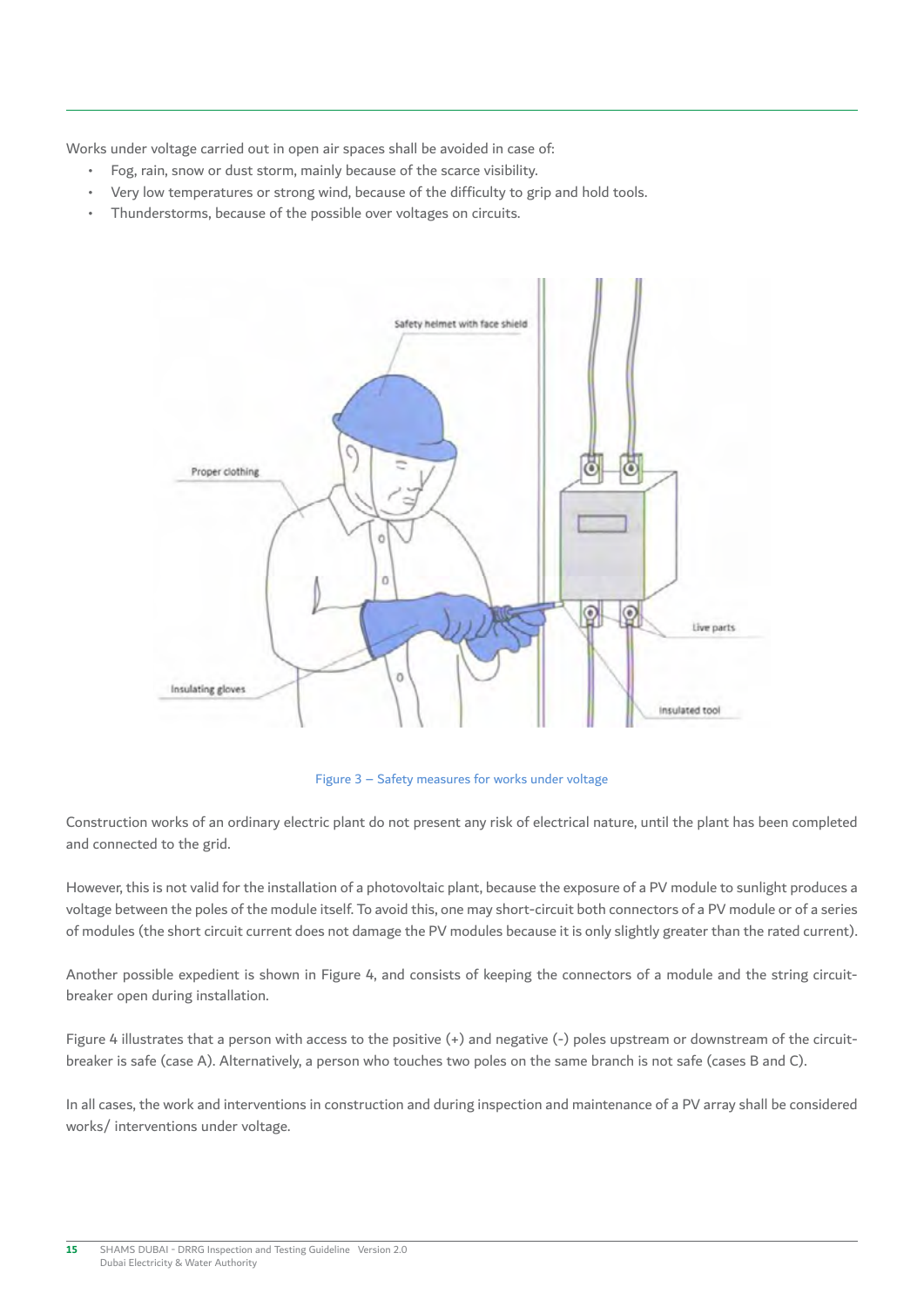<span id="page-15-0"></span>

Figure 4 – The interruption of a string makes the worker A safe but keeps the workers B and C unsafe

Interventions on PV plants also involve non-electric risks, as follows:

- **Burning when touching PV modules**. If modules are exposed to sun-rays, they may reach temperatures of almost 100°C at the front and 80 °C at the rear. Operators are to wear work gloves resistant to up to 100°C and proper clothing.
- **Risk of falling**. When the PV plant is installed on a roof, operators shall adopt the safety measures prescribed for the given circumstance, for instance a safety harness anchored with a carabineer to a stable element of the roof (hooks, safety ropes, pillars, etc.).
- Insect stings. Bees, hornets and other insects can nest behind a PV module or in another sheltered place. More information about the possible hazards involved when working with Solar PV equipment is available in the document "Safety of People: Recommendations for DRRG Solar PV Systems" [4].

#### $2.7$ **1nformation from Applicant about Specific Risks on-site and Safety Measures**

A form indicating specific risks and on-site safety measures shall be filled and delivered by the Applicant / Contractor to DEWA or to the concerned Authority, before the respective Inspectors visit the site of the PV plant.

A template of the said form is provided in **ANNEX 1 – "SAFETY INFORMATION FORM TO BE FILLED BY THE APPLICANT**"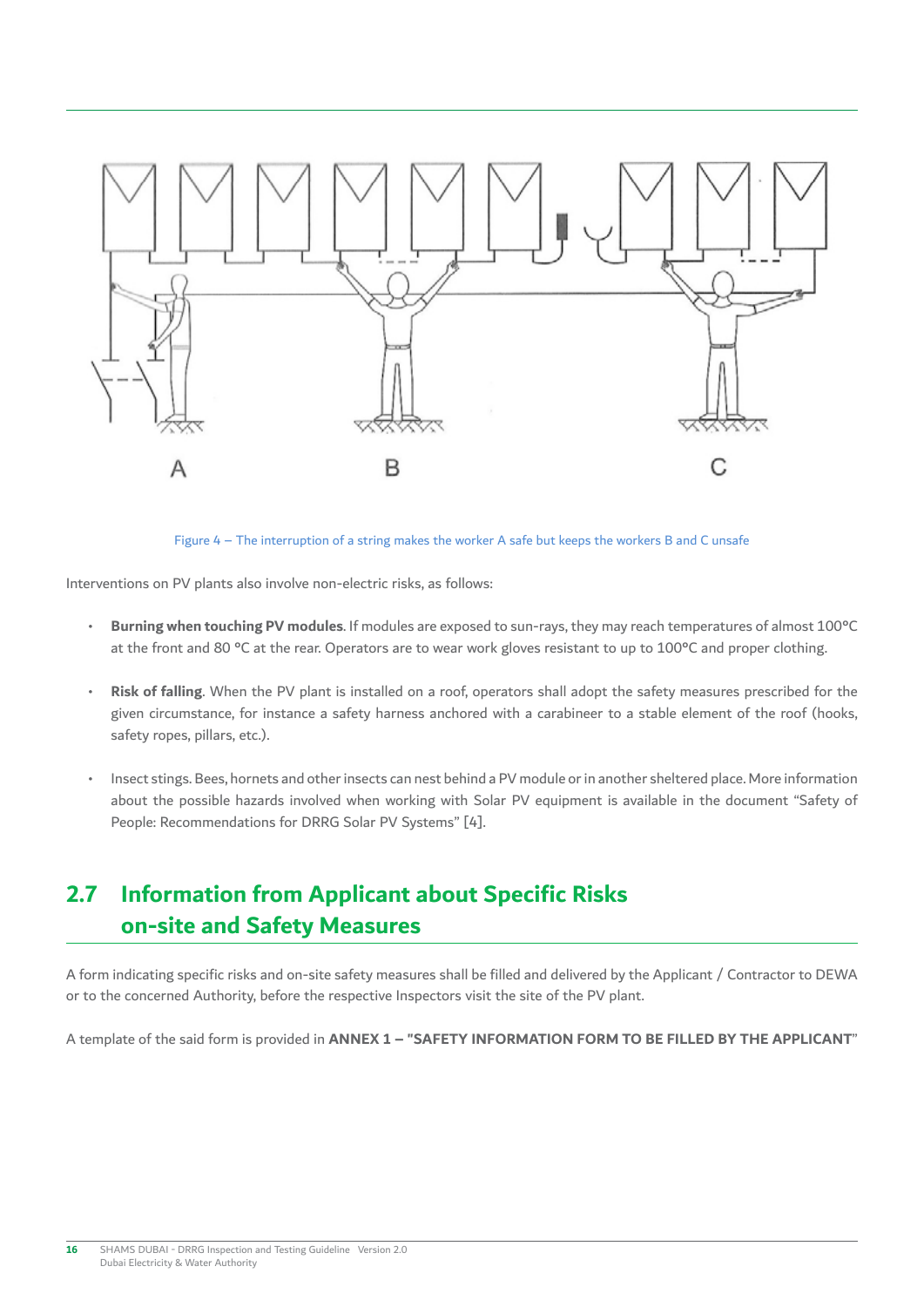### <span id="page-16-0"></span>3 PART I – TESTS (AND INSPECTIONS) WITHOUT INTERCONNECTION TO THE NETWORK

### **3.1 Methodology**

The Technical Tests (and Inspections) to be performed before the connection to the network are in accordance with the specifcations in Appendix D of the Standards [1]. Particularly, the content of such tests is defned in "D.5.1.2 - Testing without interconnection to the network to check the consistency of the system".

As mentioned earlier, an intermediate phase termed "Mechanical Completion" is required. The main purpose of having an Inspection and Tests at this stage is to assess that the main portion of the PV plant equipment, including civil works and PV modules, has been installed properly and subsequently verifed by the Contractor. It may also happen that interventions such as the laying of a DC connection cable and the fxation of the cables connecting PV modules in strings, have also been completed, therefore specific Electrical Tests (and Inspections) may also be performed during this first Inspection.

By means of Inspections and Tests it is possible to verify that works and installations have not only been completed but also that this was performed in accordance with design documents. In addition, the Inspection also verifes that the design and the installation have been performed to meet with the relevant standards and any other relevant local laws and regulations.

The Inspections and Tests will particularly focus on:

- Installation of PV modules support and/or fixation structures:
- Fixation of PV modules to the said structures;
- Electrical connection of all metallic masses and all the metallic parts to be earthed (e.g. PV module frames and support structures) to the earthing system; and
- Connection of PV modules in strings up to the first relevant switchboard.

It is also important that the earthing connection of PV modules, if it is required, is performed according to; the applicable standards and rules, the PV module specifcations, and the detailed design. Accordingly, some Inspections and Tests in the Mechanical Completion Inspection are devoted to assessing the performance of the wiring that connect PV modules together in strings and to the earthing system. In case of a negative test result, corrective measures are to be defned and applied in order to complete the PV plant installation.

The Test is composed by the measurement of selected electrical quantities in order to assess the characteristics of a given circuit. Most checks are required with reference to 100% of the installation, some checks and measurements with reference to a minimum percentage of 15% of the installation.

### **3.1.1 Inspections**

Inspections consist of the visual check of mechanical and electrical installations, components, equipment and systems (Table 1). The Inspection participants shall verify that the required equipment has been installed and that the installation is compliant with the As-Built documents.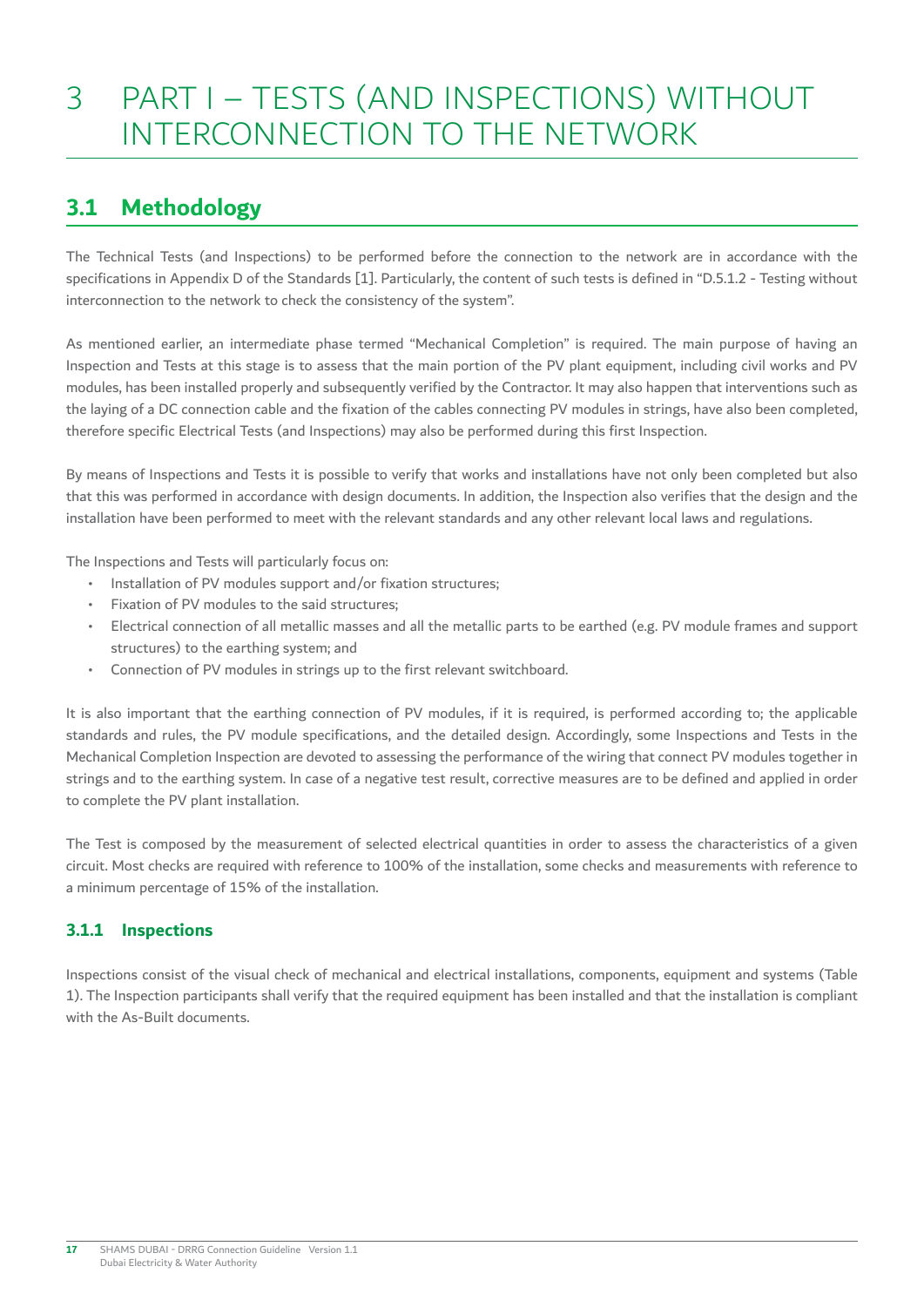#### <span id="page-17-0"></span>Table 1: Testing without interconnection to Network: Visual and mechanical Inspection

| Visual and mechanical inspection (*)<br>(Appendix D.5.1.2.1 of ref. [1]) |                                                                                                                                                                              |  |  |  |  |
|--------------------------------------------------------------------------|------------------------------------------------------------------------------------------------------------------------------------------------------------------------------|--|--|--|--|
| 1.                                                                       | General assessment of RRGU/RRGP. The following subsets of tests/checks should be considered:                                                                                 |  |  |  |  |
|                                                                          | a) Layout and total number of PV modules.                                                                                                                                    |  |  |  |  |
|                                                                          | b) Substations and main cable connections (if already finished); Internal roads; Fences or any other barriers required for<br>segregation of hazardous areas; Warning signs. |  |  |  |  |
|                                                                          | Availability of documents and drawings inside substations (if already finished) (PV modules/strings layout, single line<br>c)<br>diagrams, detailed diagrams, etc.).         |  |  |  |  |
| 2.                                                                       | Civil works (*).                                                                                                                                                             |  |  |  |  |
| 3.                                                                       | Support Structures (*).                                                                                                                                                      |  |  |  |  |
| 4.                                                                       | Photovoltaic modules. The following subsets of tests should be considered.                                                                                                   |  |  |  |  |
|                                                                          | a) Visual inspection of PV modules.                                                                                                                                          |  |  |  |  |
|                                                                          | b) Quality of cabling.                                                                                                                                                       |  |  |  |  |
|                                                                          | c) Modules identification (on a sample basis).                                                                                                                               |  |  |  |  |
| 5.                                                                       | Electrical equipment.                                                                                                                                                        |  |  |  |  |
| 6.                                                                       | Protection of assembled components (e.g. IP degree).                                                                                                                         |  |  |  |  |
| 7.                                                                       | Visual inspection of string combiner boxes (DC - string connections and AC - auxiliary services).                                                                            |  |  |  |  |
| 8.                                                                       | Visual inspection of electrical power connections in the substations and electrical rooms.                                                                                   |  |  |  |  |
|                                                                          | 9. Bonding and earthing system.                                                                                                                                              |  |  |  |  |
|                                                                          | 10. Connections of metallic structures and equipment to earthing system (if required).                                                                                       |  |  |  |  |

(\*) Inspections that will involve the concerned Authority (i.e. Dubai Municipality, Trakhees, etc.). The information is provided for reference only. The applicant is to fulfill the requirements as requested by the concerned Authority.

Checks n° 4, 7 and 10 shall be performed for at least a 15% of the installation.

### **3.1.2 Tests**

Tests and measurements (Table 2) are particularly devoted to assess the DC connections, and the earthing connections joining the PV modules and the (metal) support structures.

The Electrical Tests and measurements shall confrm that the electrical installations are being performed in a workmanlike manner. The aim of these tests is in fact to verify the quality of the installation; hence, they shall be performed for a minimum of 15% of the installation.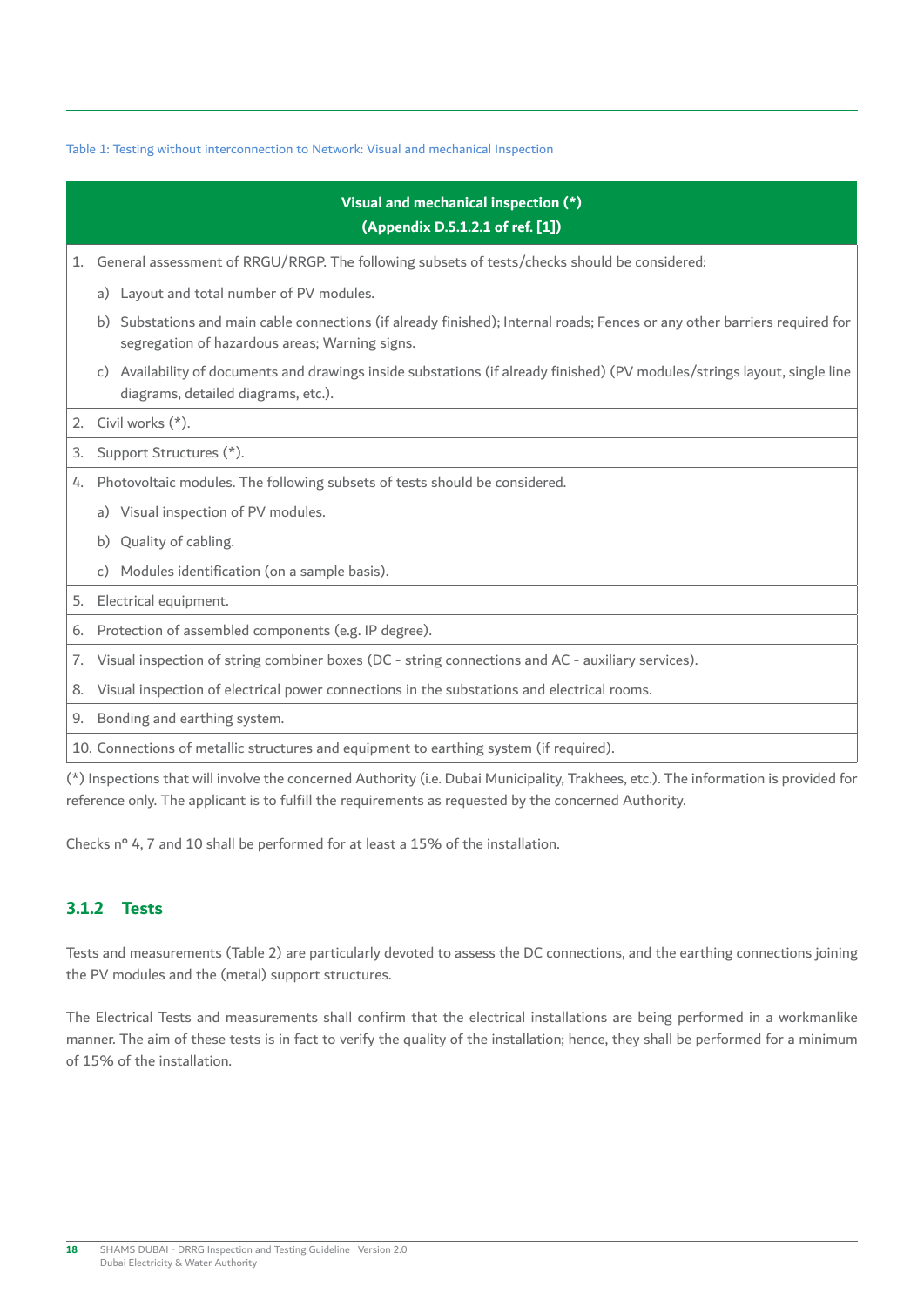#### Table 2: Testing without interconnection to Network: Electrical Tests and Measurements

### 4. Calibration of protections (Interface Protection). Checking/adjusting thresholds of equipment and protective devices, Electrical Tests and Measurements (Appendix D.5.1.2.2 of ref. [1]) 1. Insulation of LV DC and AC connections Test performed by applying between live conductors and earth (structures) a test voltage 1000 Vdc for 1 minute. Limit value for acceptance of insulation resistance: 1 MΩ. 2. Voltage and current measurements on photovoltaic strings a) Measure each single string voltage  $V_{\alpha}$  (inverter switched off). b) Measure each single string current  $I_{\rm sc}$  (inverter switched off). Check average Voltage and Current of strings pertaining to each string combiner box: in case of strings with deviations higher than  $\pm$  5% from average, continuity of related circuits shall be verified first and strings voltage/current rechecked subsequently. Test the strings belonging to the same combiner box in rapid sequence to minimize effects due to variations of solar radiation. 3. String insulation to earth Measure each single string with the poles (+) and (-) short-circuited and earth connected (with other strings open). Apply between short-circuit and earthing system a test voltage (1000  $V_{nc}$  for 1 minute). Disconnect surge arresters prior to performing the test. The limit value of insulation resistance for acceptance of each string is ≥ 40 [MΩm2] / S (where S is the total surface of PV modules of the string in m2) with a minimum of 5 M $\Omega$  in dry conditions and 2M $\Omega$  in wet conditions. The above test may be made also by grouping 2 or more string in parallel, provided that the resulting power is  $\leq 10$  kW. through simulated tests of intervention where possible (Off-grid tests)

It is worth noting that measuring string current  $I_{sc}$  (test n°2b) and testing string insulation to earth (test n°3) can be dangerous if not carried out properly and carefully; recommendations are highlighted in the following paragraphs.

The benefits expected from the performance of such tests are highlighted below:

- The Consultant/Contractor will have to check the quality of cable installations and of the electrical wirings and connections, well before all installations are brought to completion.
- DEWA inspectors will have the opportunity to assess the quality of the installations and if necessary request from the Consultant/Contractor to improve the quality.
- DEWA and the Owner will have feedback on the level of performance of the Consultant/Contractor.

The details of each verifcation envisaged within the Mechanical Completion Inspection as specifed in the Standards [1] are described in the following paragraphs.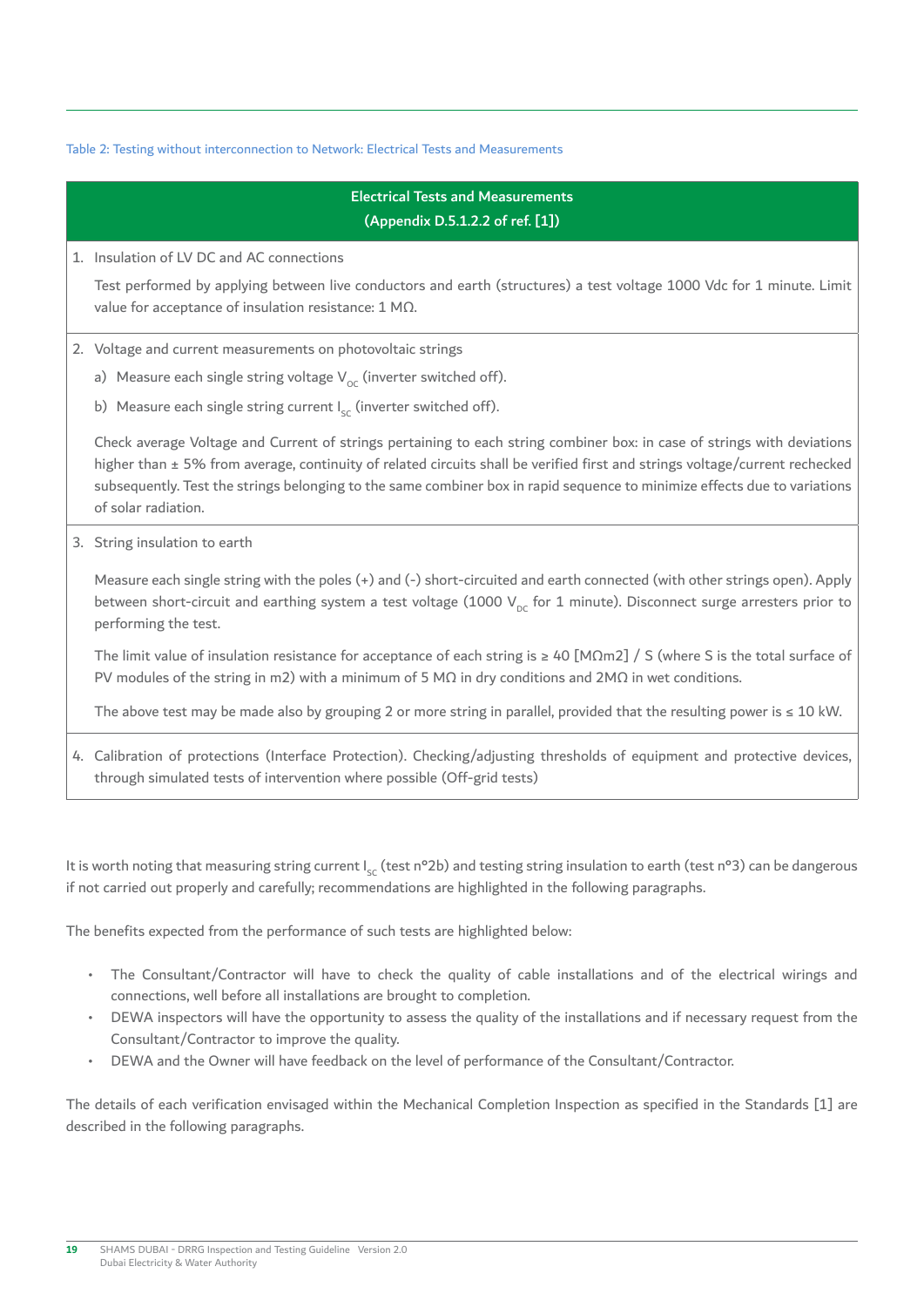### <span id="page-19-0"></span>**3.2 Mechanical Tests (and Inspection)\***

### **3.2.1 General Assessment of RRGU/RRGP**

With reference to 100% of the installation, in order to verify the compliance with the drawings and design documents regarding the quantity, type, sizing, installation and integrity of components and materials, the following verifcations shall be performed:

- a) Layout and total number of PV modules and related supporting structures.
	- Layout details:
		- Configuration of the system and the division into sub-arrays
		- Layout of the strings with reference to supporting structures / frames
	- Number of PV modules
		- Confrm total DC peak power
	- Positioning of supporting and fixing structures
	- Status of the surface of the PV modules
- b) Substations and main cable ways and connections (if already fnished); Safe access to the rooftop and Exit plan; Internal roads (for ground plants); Fences or any other barriers required for segregation of hazardous areas; Rainwater drainage; and Warning signs.
- c) Availability of documents and drawings inside substations: single line diagrams, PV modules/strings layout, detailed diagrams, etc.

### **3.2.2 Civil Works**

**\*Note**: The inspections listed below will involve competent Authority/Entity (i.e Dubai Municipality, Trakhees, Etihad, Esco etc.) A provisional description of the Inspection is given only to make the Applicant aware of the kind of checks that may be performed.

With reference to 100% of the installation, in order to verify the compliance with the drawings and design documents regarding the quantity, type, sizing, installation and integrity of components and materials, the following verifcations shall be performed:

- a) Foundations (state, breakage, deterioration of the surface)
- b) Structural alignments: within the tolerances set by design
- c) Placement of inserts and holes in foundations and precast
- d) General conditions of the cabins and related foundations
- e) Waterproofing of the cabins
- f) Roof integrity and ingress protection (water proof) of mounting system to the roof
- g) Access doors of the cabins
- h) Ventilation grills/fans/air conditioning of the cabins
- i) Integrity and layout of cableways/conduits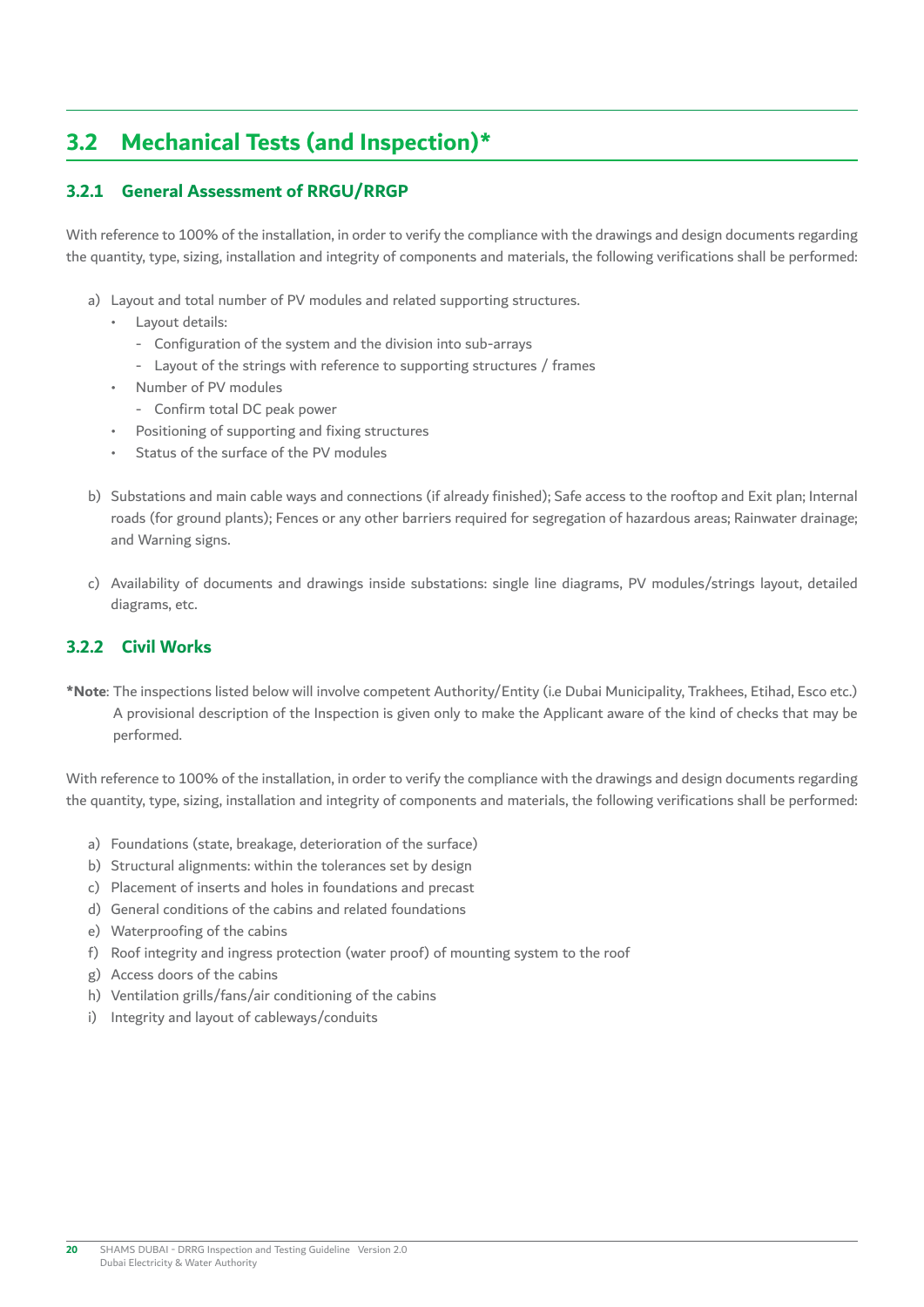### <span id="page-20-0"></span>**3.2.3 Support Structures**

 **\*Note:** The inspections listed below will involve the competent Authority/Entity (i.e. Dubai Municipality, Trakhees, Etihad Esco etc.) A provisional description of the Inspection is given only to make the Applicant aware of the kind of checks that may be performed.

With reference to 100% of the installation, in order to verify the compliance with the drawings and design documents regarding the quantity, type, sizing, installation and integrity of components and materials, the following verifcations shall be performed:

- a) Mounting of supporting structures and of fixation elements
- b) Condition of the components (damages, defects, weld quality, loss of galvanic protection, corrosion)
- c) Planarity of the PV modules supporting structures (sags)
- d) Inclination of PV modules: within the tolerances set in the design
- e) Bolts and tightening torque corresponding to design (sample check)

### **3.2.4 Photovoltaic Modules**

With reference to the percentage of the installed plant, ranging between 15% and 20%, in order to verify the compliance with the drawings and design documents regarding the quantity, type, sizing, installation and integrity of components and materials, the following subsets of tests can be considered:

- a) Visual inspection of PV modules:
	- 1) Mechanical integrity of the modules (faults, breakdowns or incomplete assembly)
	- 2) Integrity functional parts of the modules (delamination, discoloration, dirt, etc.)
	- 3) Labelling of modules
	- 4) Fixation system
	- 5) Bolts and tightening torques corresponding to design (on a sample basis)

#### b) Quality of cabling:

- 1) Tightening of cable glands
- 2) Correct installation of DC cables (clamps, sharp edges, folds too narrow, etc.).
- 3) Assembly and crimping of plug-in connectors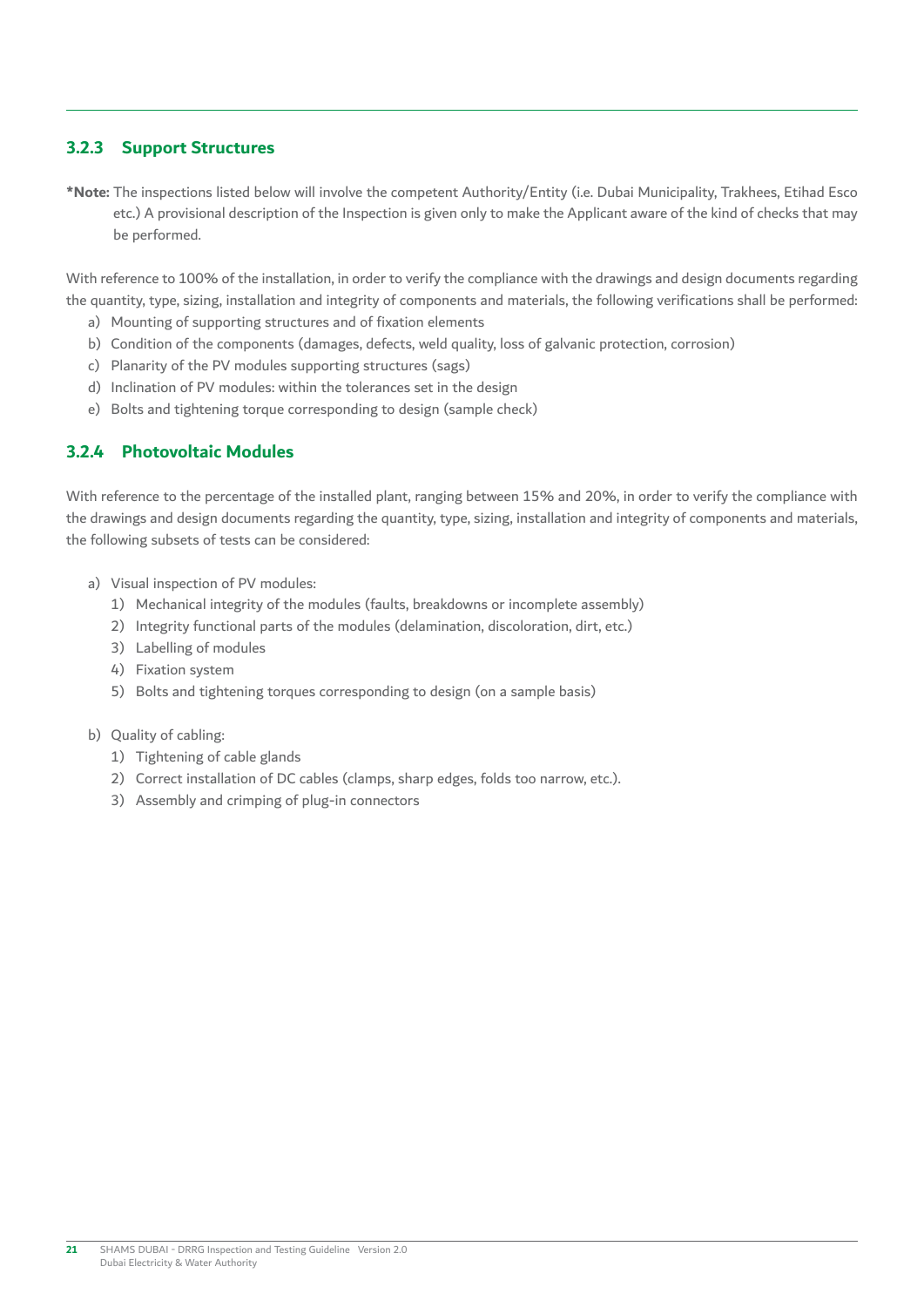### <span id="page-21-0"></span>**3.3 Inspection without interconnection**

The following inspections and tests are necessary for all the plants, regardless the actual capacity of the plant.

### **3.3.1 Electrical Equipment**

With reference to 100% of the installation, the following verifcations shall be performed to verify the compliance with the drawings and design documents regarding the quantity, type, sizing, installation and integrity of components and materials:

- a) Positioning and fixation of string combiner boxes for connection of PV strings
- b) Installation of cable trays and string cable sheaths
- c) Positioning of the equipment: inverters, transformers, switchgears, etc.
- d) Mechanical integrity of the said equipment (e.g. faults, breaks)
- e) Switch-disconnectors on DC side visible and reachable
- f) Emergency remote control (manual call point) to disconnect a portion of PV plant (ordinary and higher hazard buildings, min. eight 1.1 m above floor)

### **3.3.2 Protection of Assembled Components (e.g. IP degree)**

With reference to 100% of the installation, verify the fulflment of the design prescriptions:

- a) I P degree of equipment, string combiner boxes, switchgears, etc.
- b) Installation of equipment, string combiner boxes, switchgears, etc.
- c) Installation of cable glands and connectors related to the above equipment
- d) Positioning of cable ducts / conduits on cable trays
- e) Protective provisions against rodents (polyurethane foam to obstruct inlets of conduits and of cabins) and insects (antiinsect grilles)
- f) Labelling of cables, cable ducts and equipment

### **3.3.3 String Combiner Boxes (DC string connections and AC auxiliary services)**

With reference to a percentage of the installed plant, ranging between 15% and 20%, verify the compliance of labels (cables, terminal blocks, and connectors) with drawings and design documents. Ensure that the cables are tightened in their respective terminals before performing this inspection.

- a) Execution of wiring and cable labelling according to cable lists
- b) Termination of DC cables and control cables (including AC auxiliary services if applicable) into their respective clamp terminals
- c) Route of signal cables among the string combiner boxes
- d) Quantity and characteristics of DC circuit breakers, disconnect switches, and protections. Check their functionality
- e) Quantity and characteristics of surge arresters
- f) Assembly and wiring of blocking diodes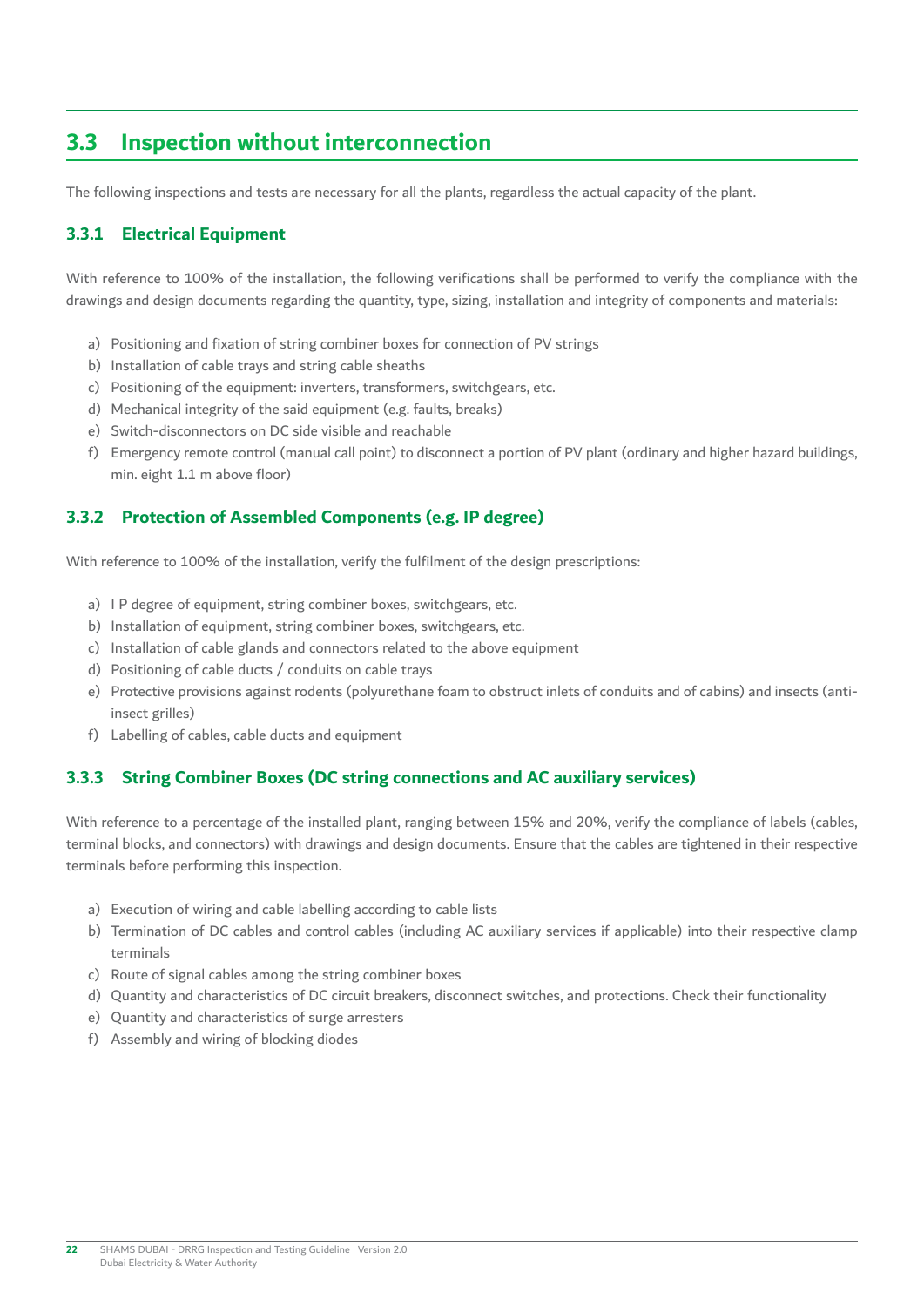### <span id="page-22-0"></span>**3.3.4 Electrical Power Connections in Substations and Electrical Rooms**

With reference to 100% of the installation, verify compliance of labels (cables, terminal blocks, and connectors) with drawings and design documents. Check the cables are tightened in their respective terminals before performing this inspection.

Execution of wiring according to cable lists (sample check)

- a) Labelling of trays and cables according to cable lists (sample check)
- b) LV and MV switchgears: check termination of LV and MV cables and verifcation that all cables are tightened into their respective clamp terminals
- c) LV and MV switchgears: quantity and characteristics of breakers, disconnect switches, and protections. Check their functionality
- d) Inverter connected according to design
- e) Systems for air conditioning and/or ventilation according to design
- f) Connection of switchgears according to design
- g) Connection of LV / MV transformers according to design

### **3.3.5 Bonding and Earthing System**

With reference to 100% of the installation, perform the following verifications:

- a) Earthing system of PV plant installed according to design; check bonding connections and connection to terminals of the existing earthing system
- b) Certifcation of correct execution/performance of main earthing grid (assessment and periodical verifcation tests of earth resistance according to local rules)
- c) Connections to DEWA earthing network, if applicable
- d) Earthing conductors terminate in the earthing busbar of the DRRG system
- e) Earthing busbar is properly bonded with the local earthing of the site
- f) Independent earth connection of main equipment to earthing busbar
- g) Connection of earthing copper cables to aluminium structures via proper connectors (copper-aluminium, tin plated copper, stainless steel etc.) to prevent corrosion from dissimilar metals

### **3.3.6 Connections to Earthing System of Metal Structures/Equipment**

With reference to 100% of the installation, verify the connections to the terminals and the earthing grid:

- a) Installation and test of the electrical continuity of the earthing connections of metal support structures and other metal parts (at least two points of each support structure shall be connected to the earthing system)
- b) Installation and test of the electrical continuity of the connections to earth of surge arresters
- c) Installation and test of the electrical continuity of the earthing connections of equipment and switchgear in the cabins
- d) Installation of the earthing connection of MV cable shields
- e) Installation or revision of the Lightning protection system (LPS) according to detailed design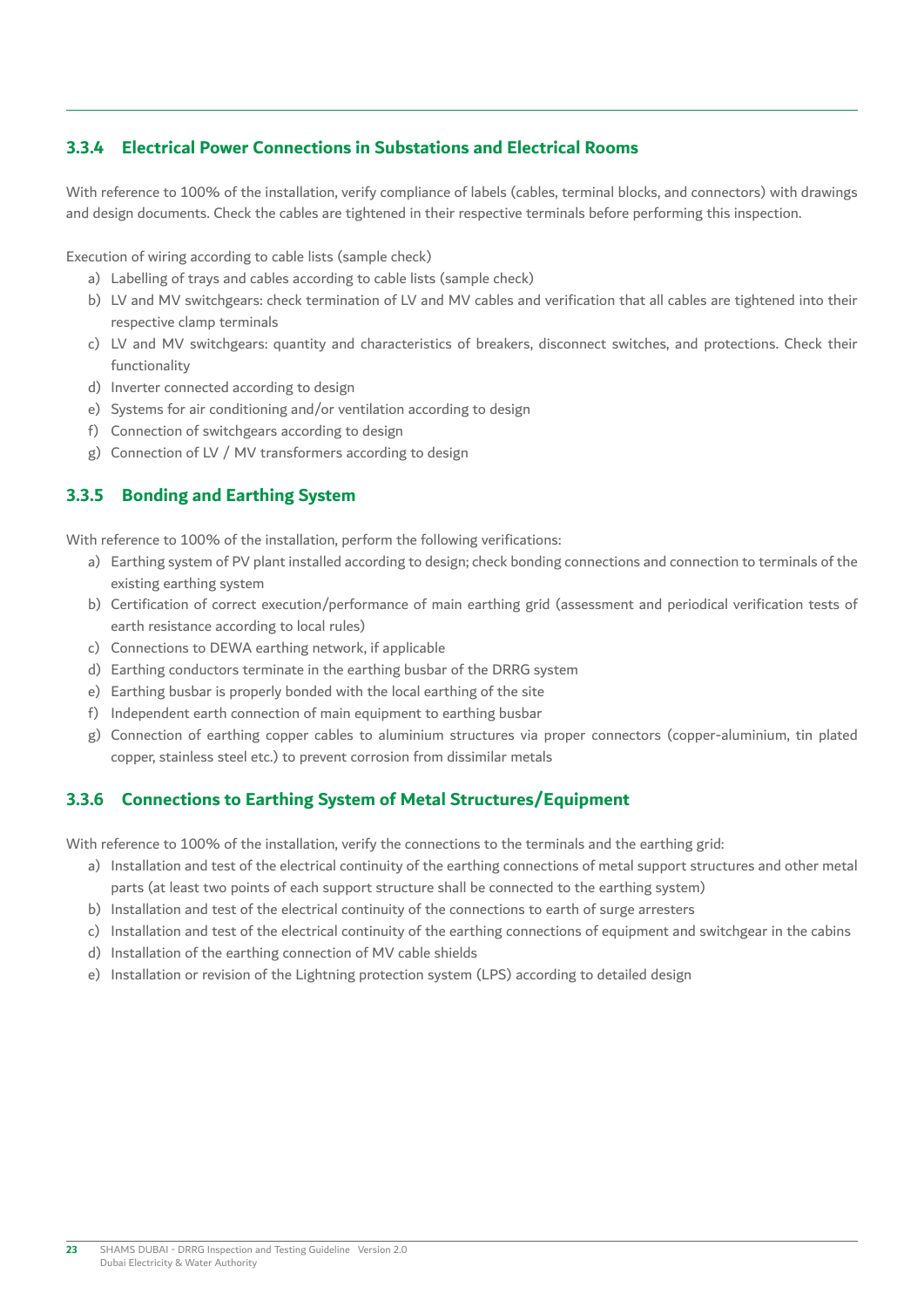### <span id="page-23-0"></span>**3.4 Tests without interconnection**

The following tests shall be performed with reference to a percentage of the installed plant, ranging between 15% and 20%.

### **3.4.1 Insulation of LV connections DC and AC**

Test to be performed by applying a test voltage of maximum 1000  $V_{pc}$  for 1 minute between live conductors and earth (structures). Limit value for acceptance of insulation resistance: 1 MΩ.

**Note**: Protection devices and electronic equipment that might be affected by the test voltage shall be disconnected during the performance of the measurements.

- a) Test Insulation of DC circuits, including clamps and terminals (max. 1000  $V_{DC}$  for 1 min.)
- b) Check insulation resistance of DC circuits is higher than 1 MΩ (including clamps and terminals); insulation resistance acceptance threshold shall be higher than 5 M $\Omega$  for strings (2 M $\Omega$  in the case of moisture on PV modules)
- c) Test Insulation of AC circuits, including clamps and terminals (max. 500  $V_{DC}$  for 1 min.)
- d) Check insulation resistance is higher than 1 MΩ for AC circuits including clamps and terminals

### **3.4.2 Measurements on PV strings**

- **NOTE**: Measuring string current I<sub>sc</sub> can be dangerous if not carried out properly and carefully. Particularly, connection and disconnection of (+) and (-) poles has to be performed by using a suitable DC switch-disconnector.
	- a) Measure each single string voltage  $V_{\text{DC}}$  (inverter switched off, see Figure 5)
	- b) Measure each single string current  $I_{sc}$  (inverter switched off, see Figure 6)

The aim of this test is to check that V<sub>oc</sub> and I<sub>sc</sub> of strings belonging to same combiner box are comparable within ± 5% tolerance; in case the difference is larger; the continuity of the related circuits should be verifed before rechecking the string voltages and the currents.

Measurements on strings belonging to the same string combiner box must be made in a quick sequence (if necessary to minimize effects due to variations of solar radiation).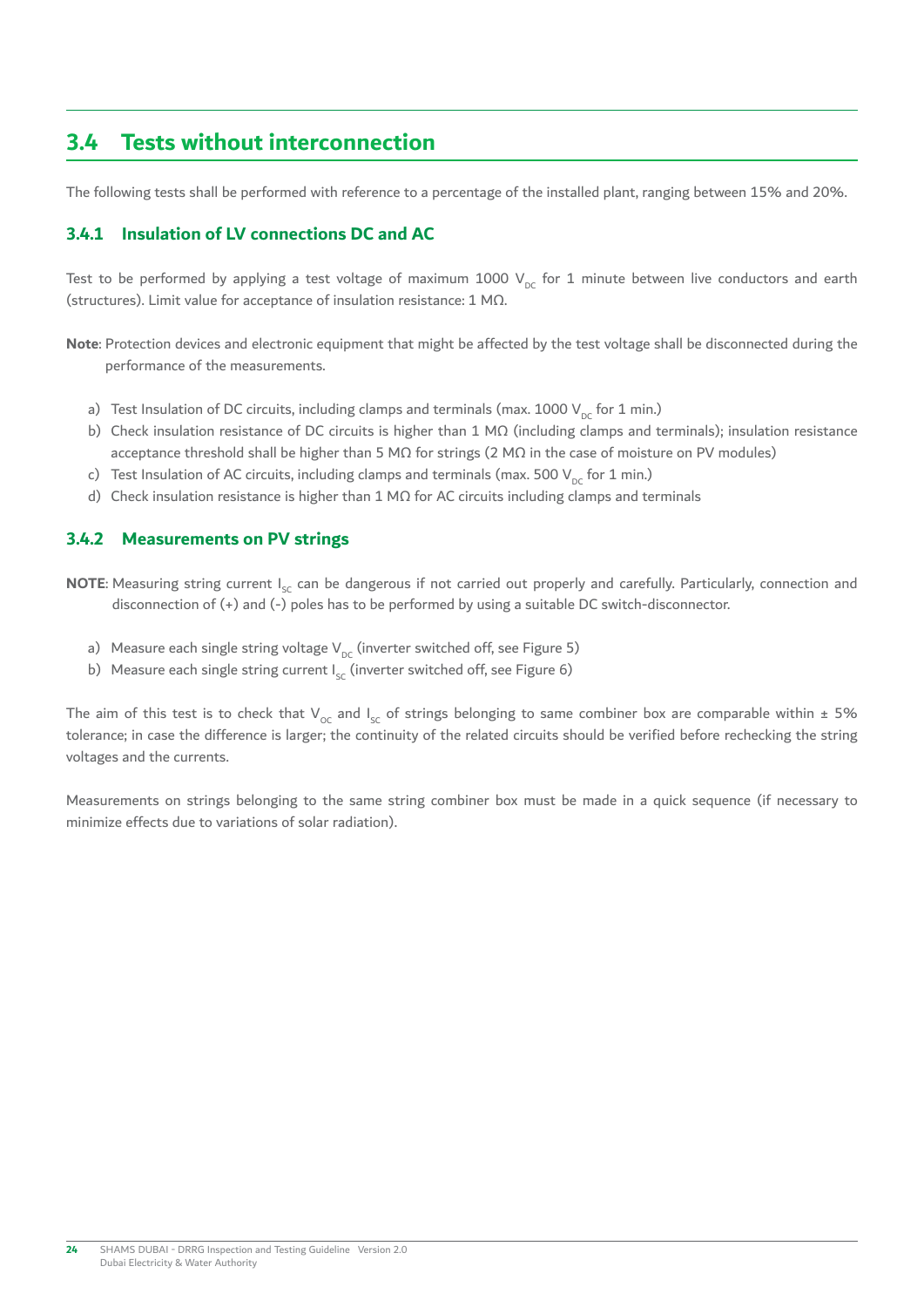

Figure 5 – Measurement of the open-circuit voltage of a string



- a) Open both upstream and downstream inverter circuit breakers
- b) Short-circuit the terminals not powered of the circuit-breaker upstream the inverter
- c) Close the circuit-breaker upstream the inverter and measure the current by means of a DC current clamp

#### Figure 6 – Procedure for the measurement of the current of strings and array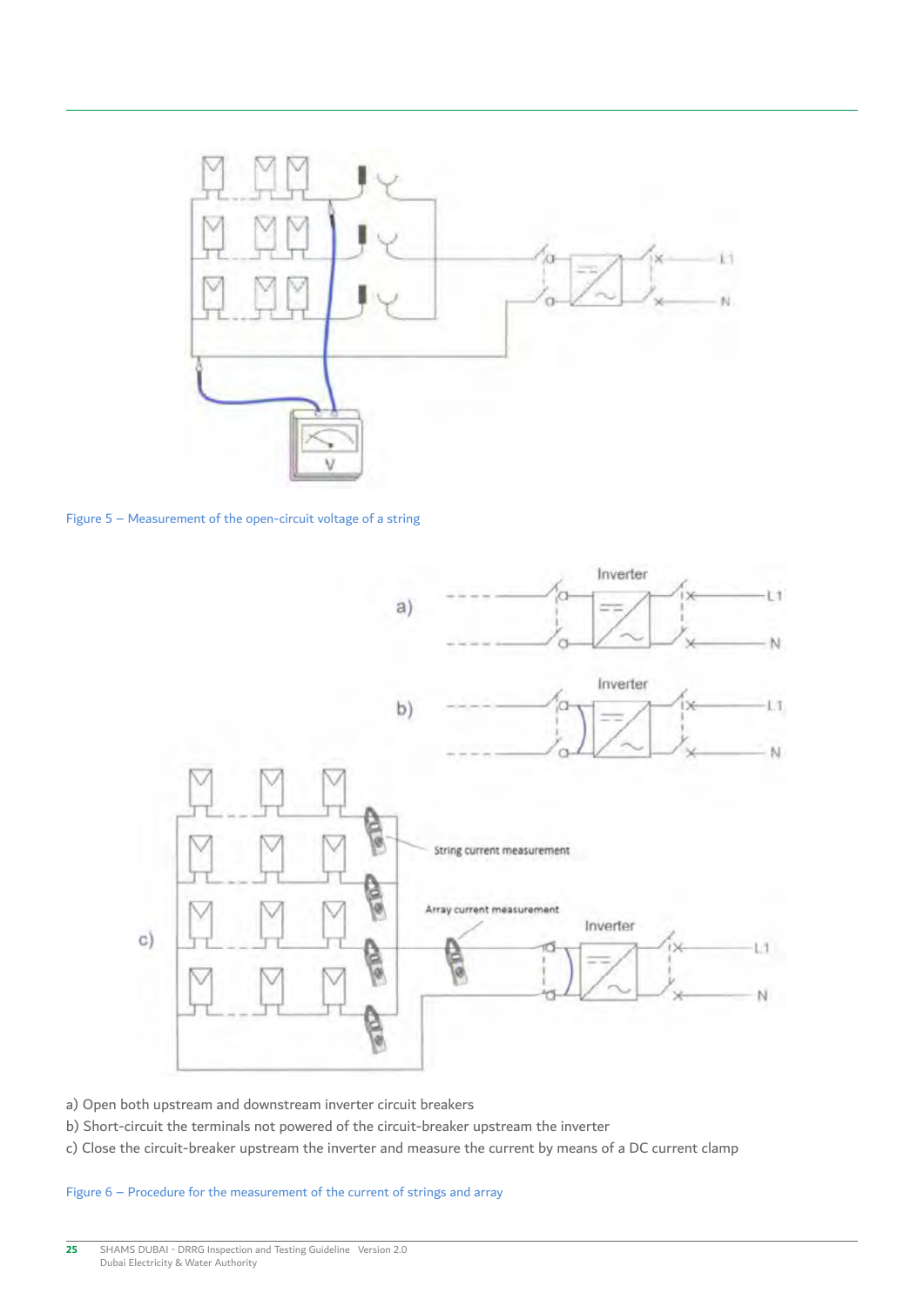### <span id="page-25-0"></span>**3.4.3 String Insulation to Earth**

Test to be performed on each string with the poles (+) and (-) short-circuited and earth connected (other strings are open) by applying a test voltage of maximum 1000  $V_{DC}$  for 1 minute. Disconnect surge arresters prior to the test.

**Note**: Protection devices and electronic equipment that might be affected by the test voltage should be disconnected during the performance of the measurements. Testing string insulation to earth can be dangerous if not carried out properly and carefully. Particularly, connection and disconnection of (+) and (-) poles has to be performed by using a suitable DC switch-disconnector. Alternatively, the test can be done in the dark or by covering the front of the PV modules.

Measure each single string in short-circuit and earth connected (other strings of the same combiner box shall be open). Limit value of insulation resistance for acceptance of each string: 5 MΩ in dry conditions (2MΩ in wet conditions).

### **3.4.4 Calibration of Protections (Interface Protection)**

The Interface Protection(s) usually comes with predefned settings from the manufacturer. However, it is required that the settings are checked on-site and if necessary the said settings should be adjusted.

- Adjust if required the thresholds of equipment and protective devices; and
- Check the settings and the correct intervention of the Interface Protection(s) through simulated tests by means of the methods and equipment described in Appendix D.1.4 and D.2.5 of the Standards [1].

The RRGU / RRGP can have several protection equipment and devices. It is required that all such devices are checked and tested.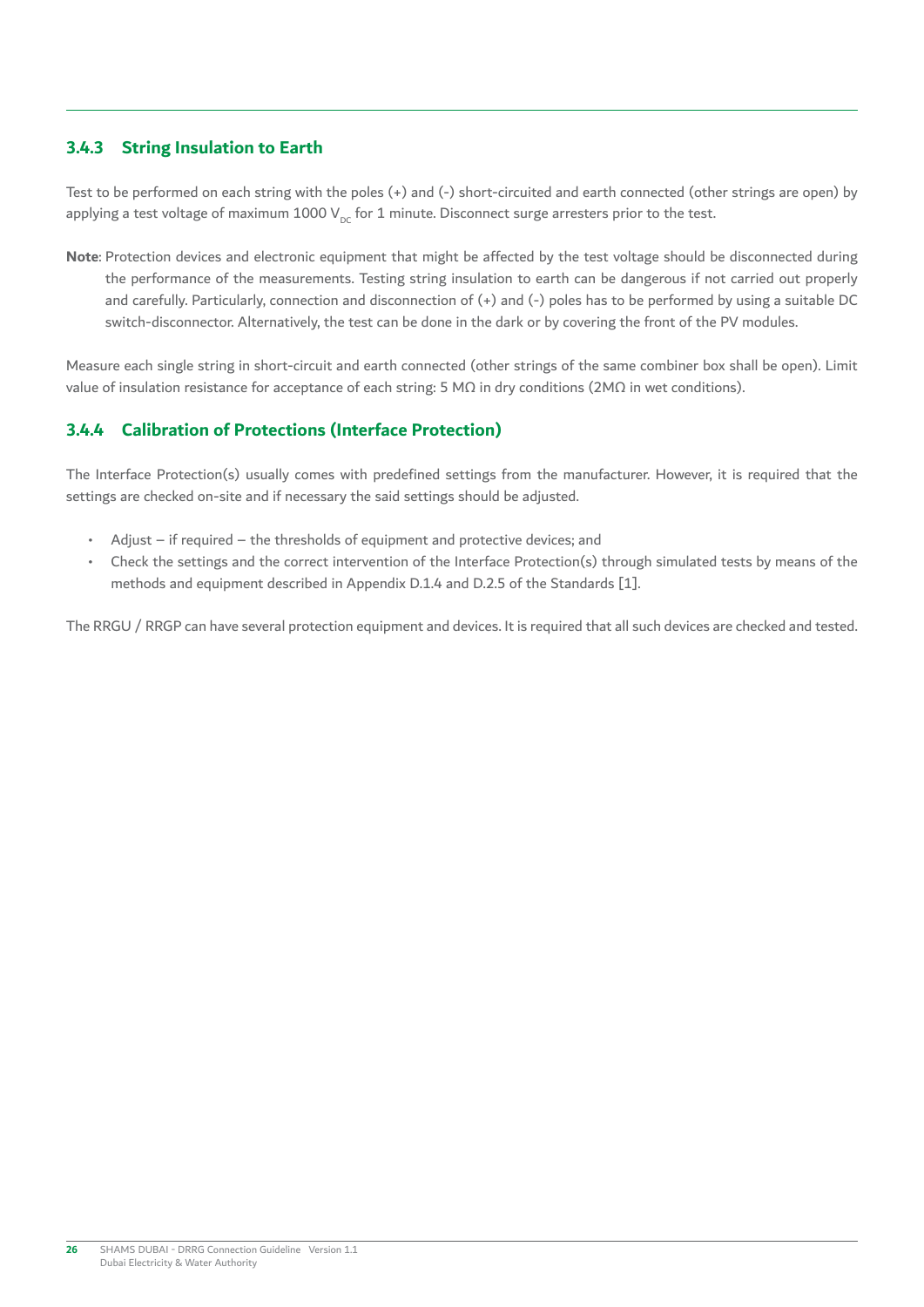## <span id="page-26-0"></span>4 PART II - TESTING WITH INTERCONNECTION - PERFORMANCE TESTS AND POST-CONNECTION **INSPECTION**

### **4.1 Methodology**

The overall aim of the test is the verifcation of the features and the functionalities of 100% of the system. The technical verifcations to be performed in the frame of this part of the plant assessment shall be in accordance with the specifcations defined in Appendix D of the Standards [1]. Particularly, the content of such inspection is defined in paragraph "D.5.1.3 - Testing with interconnection to the network for the verifcation of the features and the functionalities of the system".

For all the plants, the below described tests (Table 3, Table 4, and Table 5)

**Verifcation of the technical dossier (Appendix D.5.1.3 of ref. [1])** 

#### 1. Check:

- a) The Technical Dossier contains as-built design documents; and
- b) The certifications relevant to the system and its installation.
- c) The adequacy of such documentation in terms of both document availability; and
- d) Availability of the required information.

Table 5 shall be carried out by a Test Engineer or by another body recognized by DEWA. The outcomes of these tests will be collected into a Technical Dossier to be submitted to DEWA for approval. In case of a plant with  $P_{Mc} \ge 100$  kW, this approval will be a prerequisite to the execution of the Performance Tests.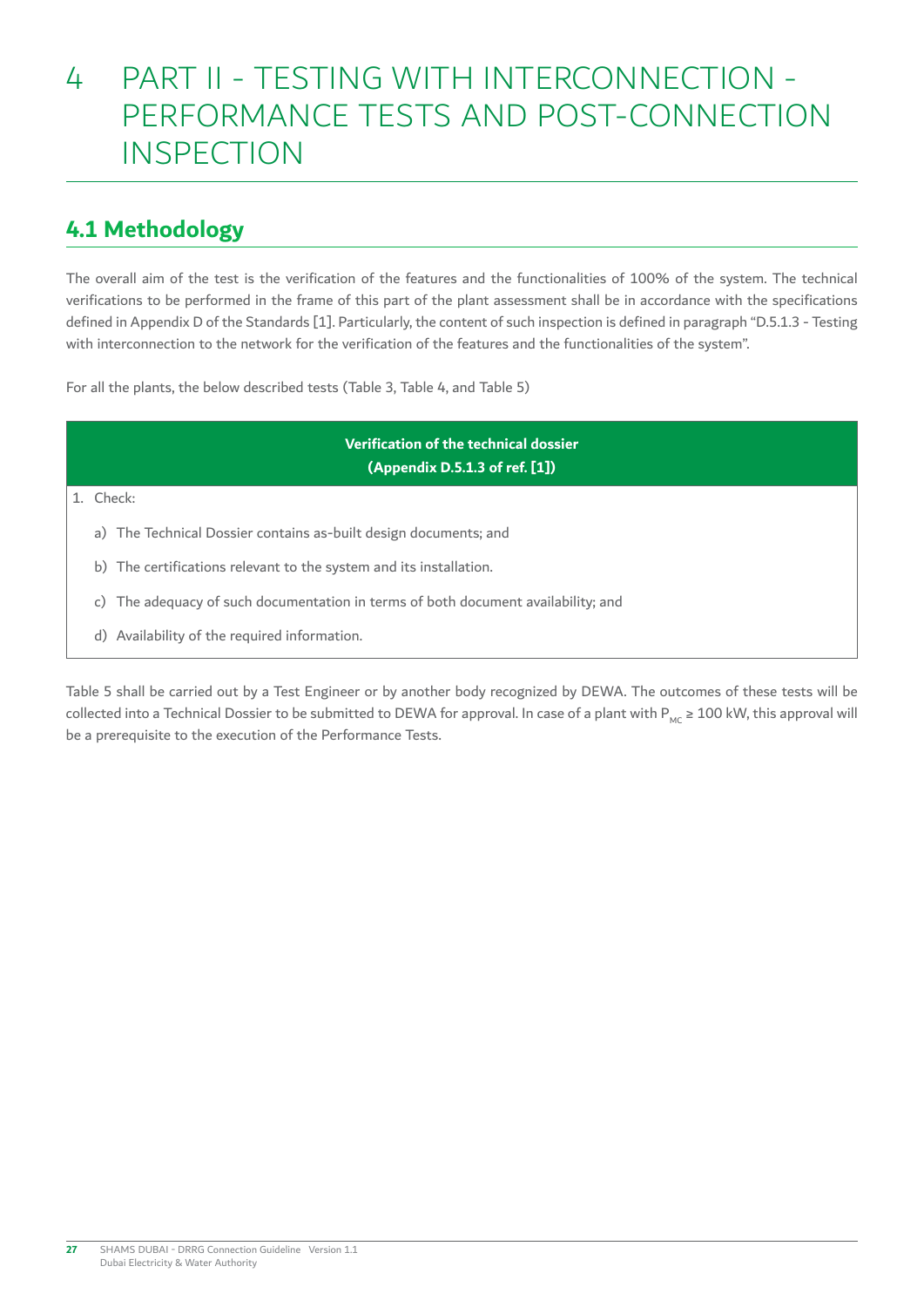A list of the tests, grouped according to functionalities, performance, and documentation is presented here.

Table 3: Final Inspection: Functionalities of RRGU / RRGP

| <b>Functionalities of RRGU / RRGP</b>                                                                                                   |  |  |  |  |  |  |
|-----------------------------------------------------------------------------------------------------------------------------------------|--|--|--|--|--|--|
| (Appendix D.5.1.3 of ref. [1])                                                                                                          |  |  |  |  |  |  |
| 2. Connection to grid and start-up of RRGU/RRGP                                                                                         |  |  |  |  |  |  |
| 3. Parallel with the grid                                                                                                               |  |  |  |  |  |  |
| 4. Start-up tests on inverters. Tests performed separately on each inverter and progressively throughout the whole RRGU/<br><b>RRGP</b> |  |  |  |  |  |  |
| 5. Verification of connection of energy meters.                                                                                         |  |  |  |  |  |  |
| a) Detect nameplate data of all voltage and current transducers.                                                                        |  |  |  |  |  |  |
| b) Check connection of meters to voltage/current transducers, and transformation settings.                                              |  |  |  |  |  |  |
| c) Check compliance off meter calibration certificates.                                                                                 |  |  |  |  |  |  |
| 6. Alarms and messages. Check the correct operation of alarms and messages through simulated tests of intervention (blank<br>tests)     |  |  |  |  |  |  |
| 7. Measurements. Check agreement and degree of accuracy of measurements.                                                                |  |  |  |  |  |  |
| RRGU/RRGP Monitoring system. Check system operation, reliability of measurements, and agreement with requirements.<br>8.                |  |  |  |  |  |  |
| a) Check calibration and certification of meteorological sensors.                                                                       |  |  |  |  |  |  |
| b) Remote monitoring functions                                                                                                          |  |  |  |  |  |  |
| 9. Operation of electrical systems in each cabin.                                                                                       |  |  |  |  |  |  |
| 10. Security system. Checking installation operation of security system (if any)                                                        |  |  |  |  |  |  |

#### Table 4: Verifcation of the technical dossier

### **Verifcation of the technical dossier (Appendix D.5.1.3 of ref. [1])**

11. Check

- a) The Technical Dossier contains as-built design documents; and
- b) The certifications relevant to the system and its installation.
- c) The adequacy of such documentation in terms of both document availability; and
- d) Availability of the required information.

### Table 5: Measurements of the RRGU / RRGP performance

| Measurements of the RRGU / RRGP performance                                                                             |                                                                                                                     |  |  |  |  |  |
|-------------------------------------------------------------------------------------------------------------------------|---------------------------------------------------------------------------------------------------------------------|--|--|--|--|--|
| (Appendix D.5.1.3 of ref. [1])                                                                                          |                                                                                                                     |  |  |  |  |  |
| 12. Measurement of PV generator performance. The test is performed for each inverter and related strings of PV modules. |                                                                                                                     |  |  |  |  |  |
|                                                                                                                         | a) Measurement of power input to inverter by DC wattmeter (including voltage and current).                          |  |  |  |  |  |
| Measurement of power output from inverter by AC wattmeter (single or three-phase electrical quantities) connected<br>b) |                                                                                                                     |  |  |  |  |  |
|                                                                                                                         | to inverter busbar.                                                                                                 |  |  |  |  |  |
|                                                                                                                         | c) DC and AC measurements must be synchronized. Measurements shall be carried simultaneously or in fast sequence,   |  |  |  |  |  |
|                                                                                                                         | for each subsection (inverter) of RRGU. Measurements of solar radiation from a reference solar cell or pyranometer. |  |  |  |  |  |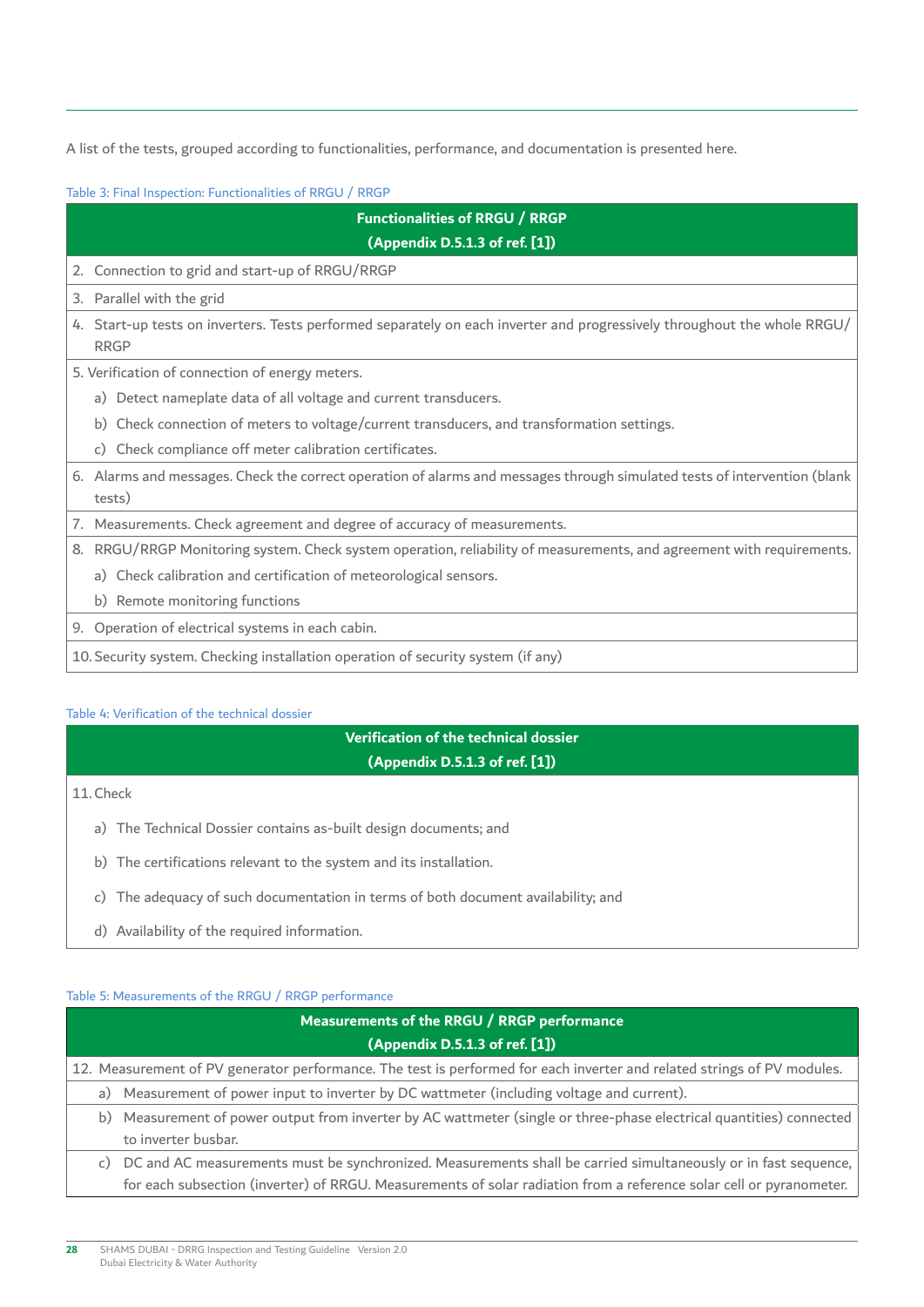### <span id="page-28-0"></span>**4.2 Functionalities of RRGU / RRGP**

The verifcations described in the present section can be performed after the Inspection has been executed, the meter installed and the plant energized with the connection to the distribution network.

### **4.2.1 Connection to Grid and Start-up of RRGU /RRGP**

The Test starts by connecting and energizing the equipment of the RRGU/RRGP. Each unit of the solar PV generator will receive power from the mains, allowing auxiliary services to supply switchboards and switchgears up to string combiner boxes.

### **4.2.2 Parallel with the grid**

After the plant has been connected to the grid and powered, the following verifcations shall be performed:

- Check the grid connection equipment and related protections are set up in accordance with the parameters defned in the Standards [1]; and
- Check the PV power generation and transformation equipment is working as expected.

Then perform the parallel with the grid so that the generated power can supply the loads located in the premises of the plant owner or be delivered to the distribution network.

### **4.2.3 Start-up Tests on Inverters**

A sequence of Tests shall be performed separately on each inverter and progressively throughout the whole RRGP, to assess that inverters are working properly and set up in accordance with the parameters defned in the Standards [1].

The following verifications are envisaged:

- Cable connections.
- Voltage/current input/output values from inverter instruments.
- Start-up and shut-down tests.

#### **4.2.4 Verifcation of Connection of Energy Meters**

Installation and verifcation of energy meter(s) shall be under the responsibility of DEWA. It is recommended that during the Final Inspection the participants collect the information and data summarized below:

- Detect nameplate data of all voltage and current transducers (if any);
- Check connection of meters to voltage/current transducers, and transformation ratio settings; and
- Check compliance of meter calibration certificates.

During these checks the Inspectors shall assess the energy metering devices available in the plant, and in particular, check the readings of the instruments available in the inverter.

#### **4.2.5 Alarms and Messages**

Alarms and warning messages can help reliable and safe operation of any plant. According to the plant size, such messages shall be managed by the Consultant/Contractor, the Owner or by the entity appointed for the "Operation and Maintenance" service. In any case, it is important to check the correct operation of alarms and messages through simulated tests of intervention.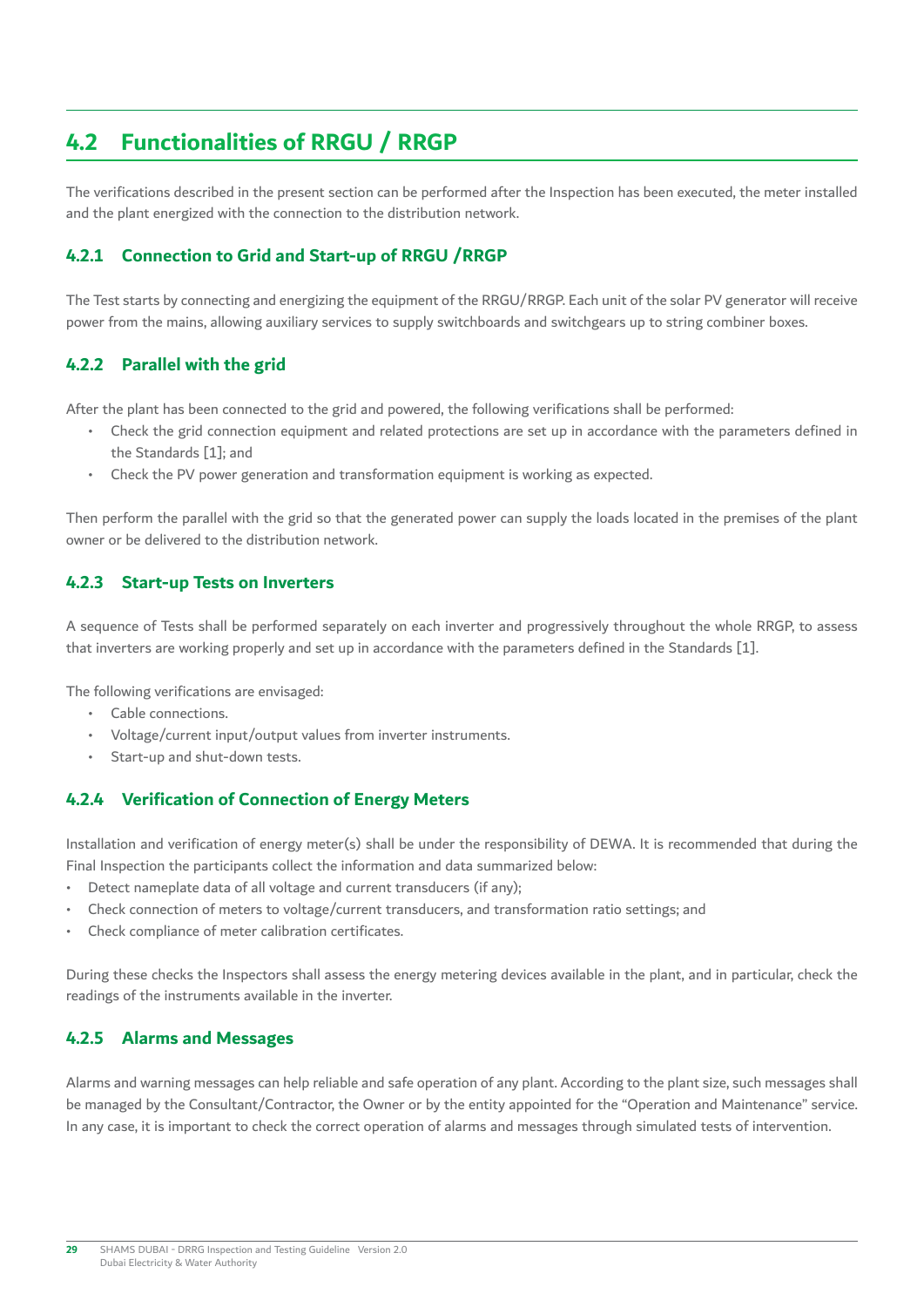#### <span id="page-29-0"></span>**4.2.6 Measurements**

This part of the Tests is devoted to verifying the degree of accuracy of the measurements performed by the instruments aboard any equipment. This accuracy must be compliant with the equipment technical specifcations.

### **4.2.7 RRGU /RRGP Monitoring System**

With reference to the size of the DRRG, a monitoring system may be installed to facilitate the management of the PV plant. According to the plant size, such a monitoring system shall be managed by the Consultant/Contractor, the Owner or by the entity appointed for the "Operation and Maintenance" service.

The Test allows verifcation that the monitoring system is in accordance with the design, the operation of such system, and the reliability of the measurements. The following verifications shall be performed:

- a) Verify the certifcation of the meteorological sensors: solar radiation (solar cell or pyranometer), wind, and humidity.
- b) Verify the solar radiation sensors by comparing their readings with the readings of similar sensors. This test shall concern especially PV plants of Maximum Capacity larger than 100 kW, for which a performance test is required (see below). The verifcation of the solar sensors shall ensure that the sensors and instruments of the PV plants are reliable and ensure the PV plant performance can be evaluated any time in the frame of the operation of the PV plant.
- c) Verify the correct measurement of the temperature of the backside of the module by the temperature probe.
- d) Verify the remote monitoring functions available from the monitoring equipment and system.

#### **4.2.8 Operation of Electrical Systems in each cabin**

Suitable behaviour of the electrical systems in each cabin, both for power and auxiliary systems, are to be verifed. The checks shall be performed by verifying the correct operation of such systems through their instruments, particularly to assess the absence of warning or error messages.

### **4.3 Verifcation of the Technical Dossier**

After the Consultant/Contractor has performed the Tests with interconnection, s/he shall submit the Technical Dossier to DEWA.

DEWA verifes the completeness and the formal accuracy of the Technical Dossier relevant to the given RRGU/RRGP installation. The aim of this verifcation is for DEWA to be sure that all the necessary Tests with Interconnection to the grid have been carried out and that the connection process may continue.

The availability of design documents updated to the as-built condition and of the documentation of the equipment (e.g. technical specifications, installation guides, user's manuals, certifications, etc.) is important for the operation of the PV plant, particularly for the technicians involved in the O&M activity.

DEWA will in particular have to perform the following verifications:

- a) Presence of As-built design documents in the Technical Dossier;
- b) Availability of the Certifications relevant to the system and its installation,
- c) Adequacy of such documentation in terms of both document availability, and
- d) Availability of the information required for the completion of the Technical Dossier.

In case of lack of one or more document in the Technical Dossier, DEWA requests the Applicant to produce the missing documents.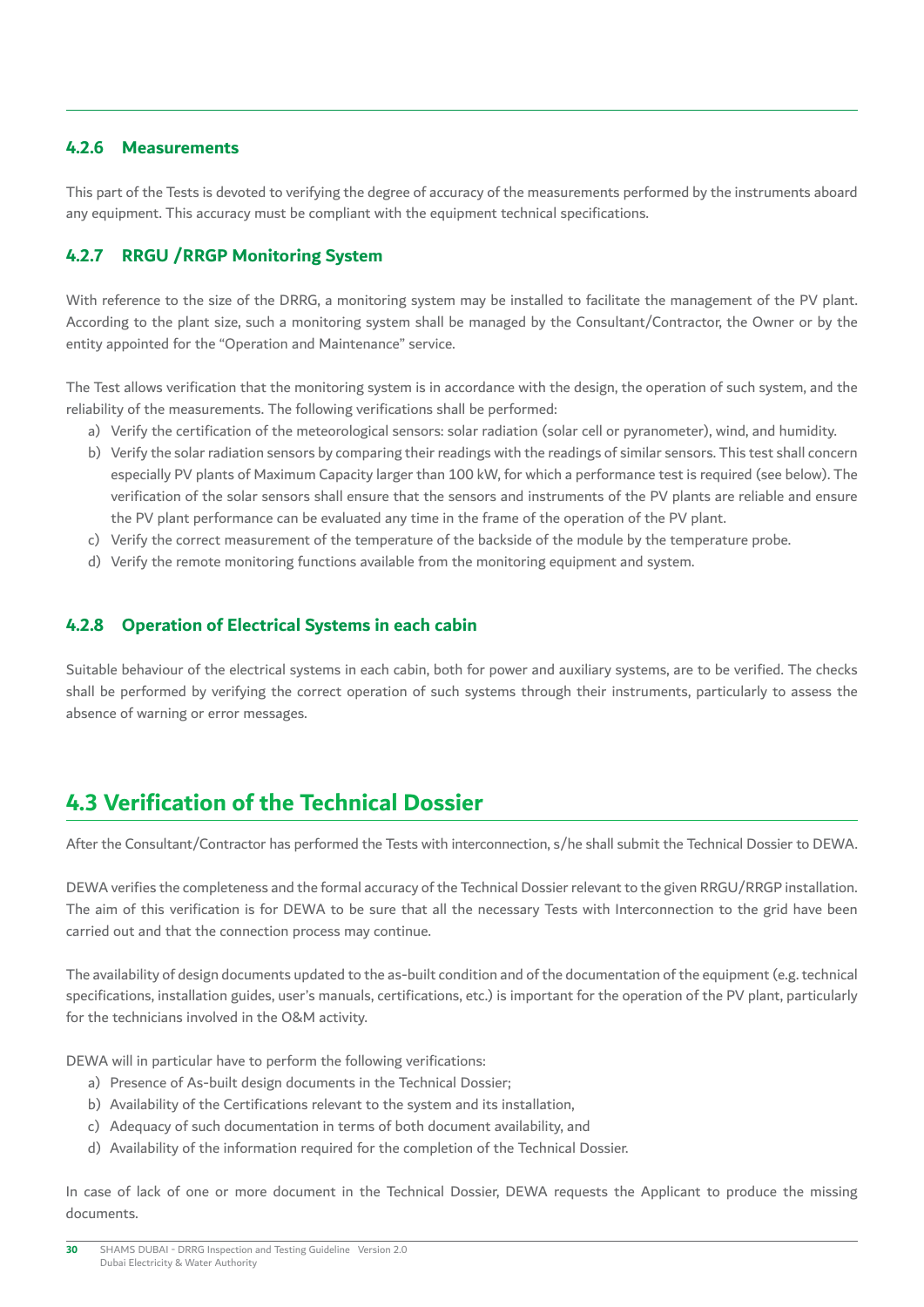### <span id="page-30-0"></span>**4.4 Performance Tests and Post Connection Inspection**

This section applies only to PV plants of Maximum Capacity ≥ 100 kW.

Under the assumption that all preceding tests carried out during the Inspection without DEWA supervision, after the connection to the grid were successful, DEWA, having frst verifed the correctness of the latter tests by checking the Technical Dossier, issues a Preliminary Authorization to let the Applicant execute the Performance Tests. The tests will be carried out by a Contractor test engineer or by an appointed system integrator engineer.

### **4.4.1 Performance Tests**

The Performance Test is divided into Energy Performance Test and Power Performance Test.

#### **Energy Performance Test**

The Performance Test is carried out for the whole plant, involving the following measurements:

- a. Read active energy as measured by the production meter.
- b. Measurements of the solar irradiance from a reference solar cell or pyranometer connected to a data logger in order to store them in the performance test time span.
- c. Measurements of the PV module temperature by means of a temperature sensor located on the back surface. Values to be sent to the data logger

The active energy which may be produced by the modules, according to the actual operating conditions, is compared with the measured active energy (by the meter), in order to calculate the Energy Performance Ratio.

The aim is to calculate the following performance indicators:

Performance ratio without temperature correction (PR)

PR = 
$$
\frac{\frac{E}{ac}}{P_{nom} * \Delta t_s \sum j Gj} \times 60 * 10^3
$$

Performance ratio with temperature correction (PRθ)

The temperature correction is useful for comparison among measurements of PR made in different periods. The STEC reference temperature REF =  $25$  °C is assumed in the formula.

$$
PR_{\theta} = \frac{E_{ac}}{P_{nom} * \Delta t_s \sum j Gj * [1 + (\theta p vj - \theta REF) * \gamma/100]}) * 60 * 10^3
$$

The meaning of the symbols is the following:

•  $E_{ac}$  = AC active energy [kWh] at the output of inverter measured in the given period (accuracy  $\pm 2\%$ )

 $\cdot$  P<sub>nom</sub> = Nominal power of PV generator [kW] (total nominal power of installed modules)

- $Dt_{\rm s}$  = Sampling interval [min]
- G = Solar Irradiance [  $\frac{W}{m^2}$ ] sensor coplanar to the surface of the modules (accuracy equal or better than ±5%)
- θpv = PV module temperature [°C]
- $y =$  Power temperature coefficient of the module  $[%$  / $°C]$  (this coefficient is usually negative)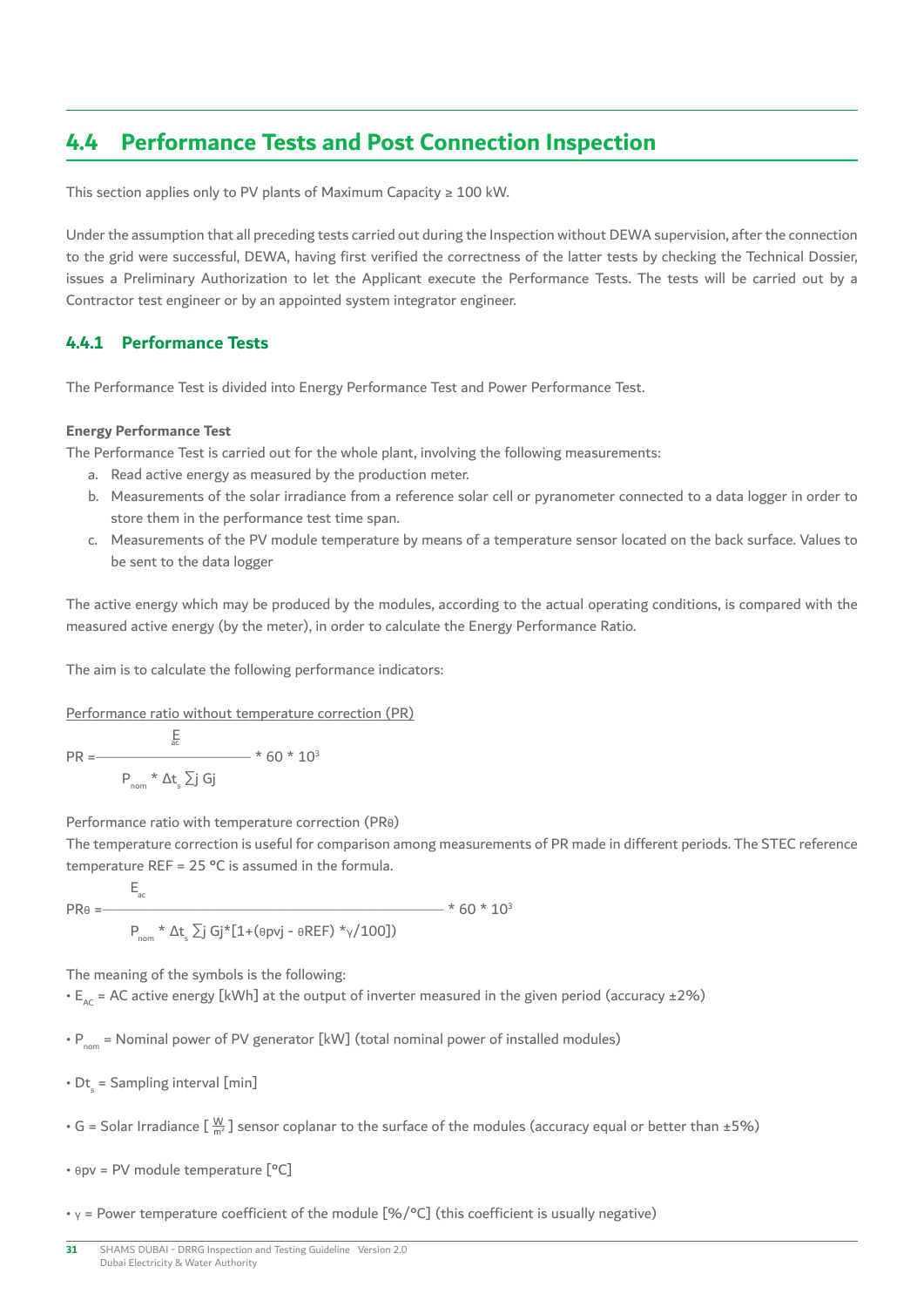The tests can be carried out after successful commissioning and shall last a rolling 10 Days duration accounting for the following criteria:

- at least five (5) days with irradiance (G) measured on the plane of the array greater than 600 W/m<sup>2</sup> for 3 contiguous hours
- for at least five (5) days, the daily total irradiation on the plane of the array exceeds 4.0 kWh/m<sup>2</sup> (these days may be the same as those indicated in the previous point).
- I n the event that the five days are not reached with the required irradiation levels, the measurement period will be extended until the irradiation criteria are achieved.
- Availability of the PV Plant and the grid shall be 100%. In the event of unavailability, the testing period will be extended accordingly by the relevant number of days.
- The sampling interval Dts is constant and not larger than 15 min.

#### **Power Performance Test**

In principle the test is performed for each inverter and related strings of PV modules (array), and is based on the following measurements.

- a. Measurement of power input to inverter by DC wattmeter (including voltage and current).
- b. Measurement of power output from inverter by AC wattmeter (single or three-phase electrical quantities) connected to inverter busbar.
- c. DC and AC measurements must be synchronized. Measurements shall be carried simultaneously or in fast sequence, for each subsection (inverter) of RRGU.
- d. Measurements of the solar Irradiance from a reference solar cell or pyranometer.
- e. Measurements of the PV module temperature by means of a temperature sensor located on the back surface



Figure 7 - Power Performance Test. Measurement of DC and AC power on a PV plant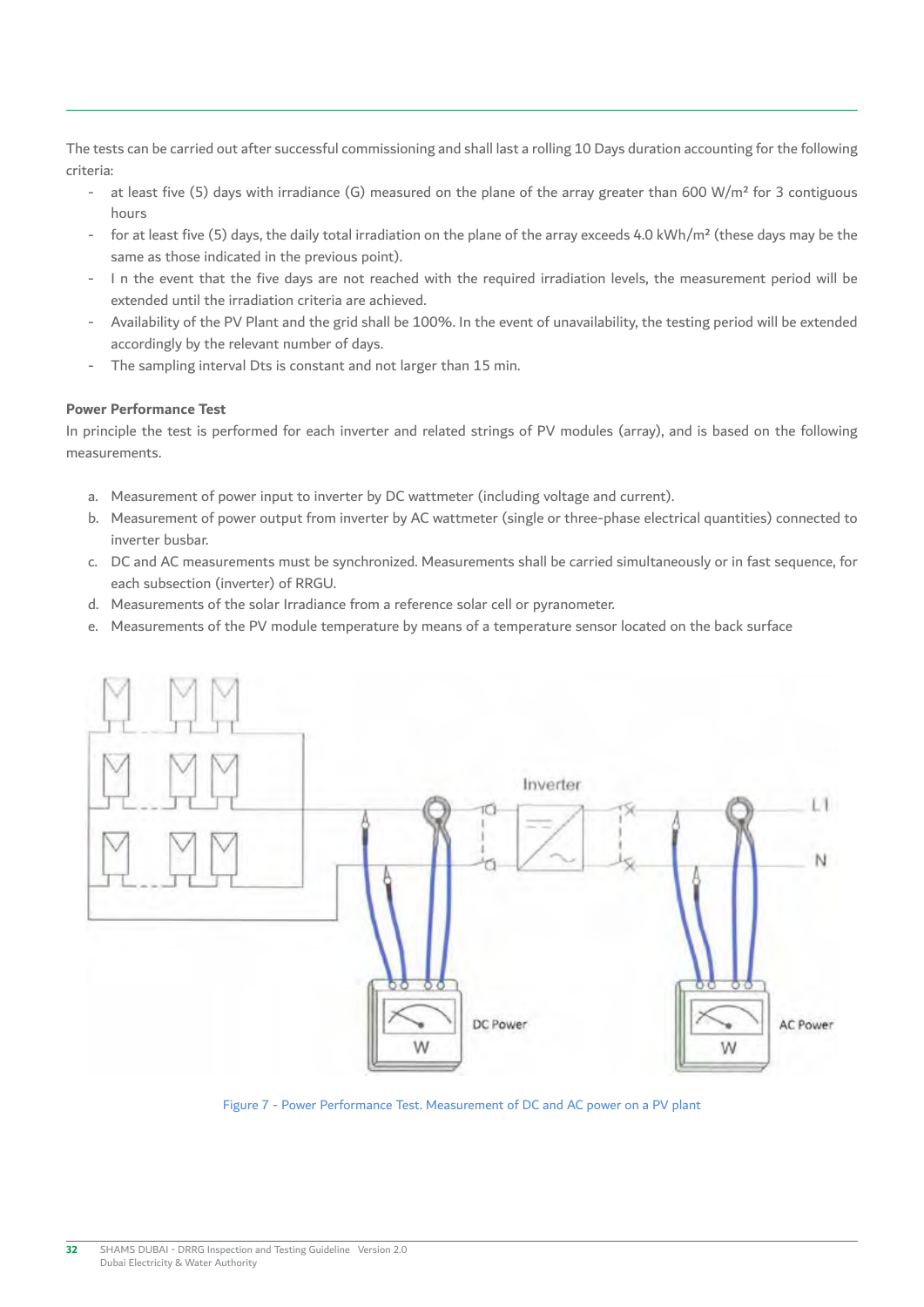

Figure 8 – Measurement of the solar irradiance from a reference solar cell. Example of a solar cell oriented as PV modules

The aim is to calculate the following performance indicators:

Performance ratio on power without temperature correction  $(\mathsf{PR}_\mathsf{p})$ 

$$
PR_p = \frac{P_{AC}}{G} * \frac{1000}{P_{nom}} \eta INV = \frac{P_{AC}}{P_{DC}}
$$

Performance ratio on power with temperature correction (PRpθ)

The temperature correction is useful for comparison among measurements made in different periods. The STC reference temperature θREF = 25°C is assumed in the formula.

$$
PR_{p} = \frac{P_{AC}}{G} * \frac{1000}{P_{nom} * [1 + (\theta_{pv} - \theta_{REF}) * \gamma / 100]} \eta INV = \frac{P_{AC}}{P_{DC}}
$$

Array efficiency (sunlight to electricity conversion efficiency of the PV array) ( $nA$ )

$$
\eta A = \frac{P_{AC}}{G * N_m * A_m} * 1000
$$

The meaning of the symbols is the following:

- $P_{\text{DC}}$  = DC power [kW] of the PV generator (accuracy ±2%) as measured at the inverter DC input
- $P_{AC}$  = AC active power [kW] at the output of inverter (accuracy  $\pm 2\%$ )
- $P_{\text{nom}}$  = Nominal power of PV generator [kW] (total nominal power of installed modules) @ STC
- $N_m$  = Number of PV modules
- $A_m$  = Area of each PV module [m2]
- G = Solar Irradiance  $(\frac{W}{m^2})$  sensor coplanar to the surface of the modules (accuracy equal or better than ±5%)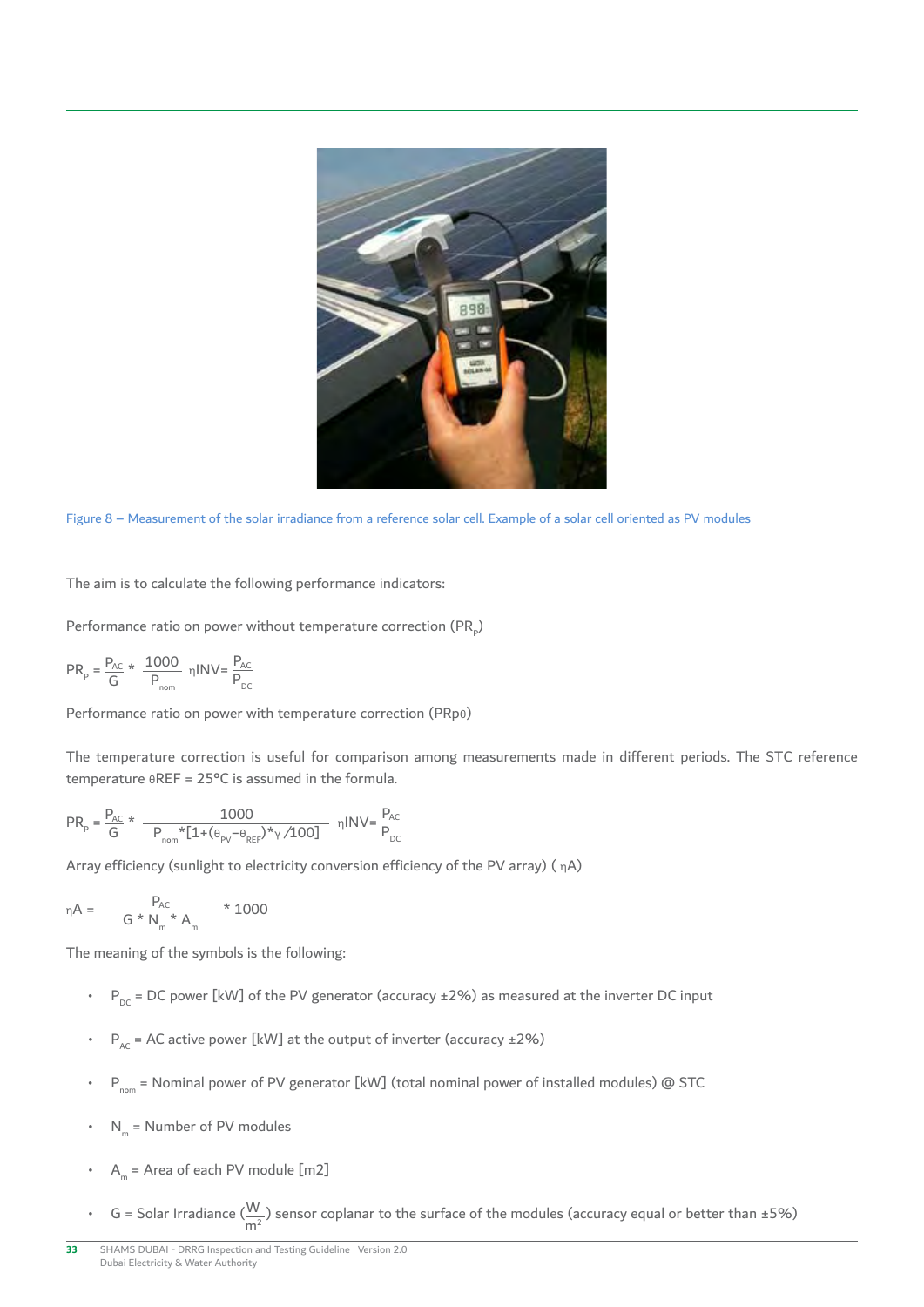- <span id="page-33-0"></span>•  $θ$ <sub>pv</sub> = PV module temperature  $[°C]$
- θAir = Air temperature [°C]
- $y = Power$  temperature coefficient of the module  $[\% / \degree C]$  (this coefficient is usually negative)

The tests are valid if Solar Irradiance G > 600 ( $\frac{W}{m^2}$ ).

The results of the Performance Tests shall be described in a separate document and a copy of this Test will be made available to DEWA before the Post Connection Inspection can take place.

The Performance Test shall also include the following information:

- Information and data specifying location and technical characteristics of the plant.
- Name affliation and signature of the person(s) undertaking the measurements, and those participating to the test (if any).
- List of the equipment used during the inspection.
- Description of the tests, the sections of the PV plant that were tested, and the results of the related performance tests.

After the positive conclusion of the Performance Tests, the Applicant notifes DEWA through the website and a Post- Connection inspection can be scheduled.

### **4.4.1.1 Harmonic Emissions**

For RRGP greater than or equal to 100 kW the harmonic emissions generating from the plant shall be measured to allow DEWA to verify that network power quality is actually in line with the requirements reported in [1] and [5], and that the RRGP does not generate disturbances to other customers. In principle, the tests are performed for the whole power plant at POC. If the RRGP has different POCs, the tests must be performed at each POC.

The methodology of the tests is here summarised:

- Observation period of at least one week with fixed steps of 10 minutes.
- N = number of 10-minute intervals in which the supply voltage is within normal operating range.
- N1 = number of 10-minute intervals in which voltage harmonics level exceeds individual harmonic limit and the supply voltage is within normal operating range. Levels for individual harmonics limits are defned in [1].
- N2 = number of 10-minute intervals in which the THD value for one or more of the phase voltages exceeds the voltage limit defined in [1] and the supply voltage is within normal operating range.

The harmonic content on the voltage is acceptable whenever  $N1/N \le 5\%$  for each individual harmonics and  $N2/N \le 5\%$  for THD during the observation period.

The Harmonic Emissions Performance Tests may be performed indifferently using one of the following measurements methods:

- Taking advantage of the functionalities of the Smart Meter (if it is compliant with the above measurements requirements), by retrieving the measurements on a suitable time period.
- Installing and making use of specific instrumentation, compliant with the above requirements, to perform a dedicated test campaign.

The tests are deemed valid if they have been carried out considering operating conditions of the PV plant as specifed in 4.4.1.1. In other words, it is advisable to measure the harmonic content in the voltages during the Performance Test campaign. The tests results and the measured values shall be clearly presented in tables for their analysis by DEWA engineers and their confrontation with DEWA planning levels or limits. In case some limits are exceeded, DEWA is entitled to ask the customer for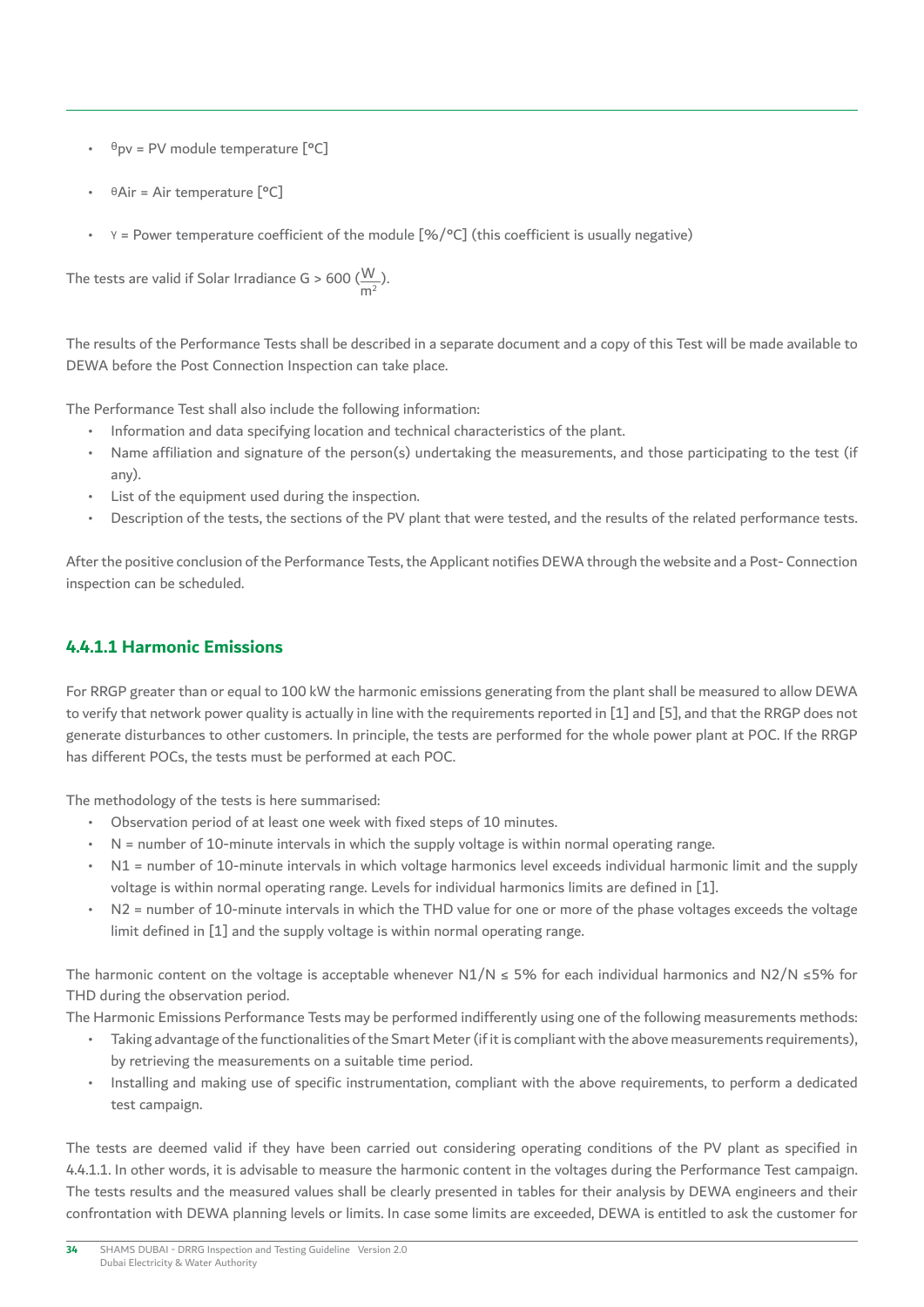<span id="page-34-0"></span>additional measurements on current harmonics emissions in order to check the actual RRGP current emission spectrum and investigate whether the causes of such limits violations are to be attributed to the RRGP or to the interaction with other RRGPs.

### **4.4.1.1.1 Additional measurements**

In case some voltage harmonics limits are exceeded, the following additional measurements are needed:

- background harmonic voltage of the existing grid at the Point of Connection, with the plant disconnected from the grid. The measurements with the methodology as described in the previous paragraph have to be carried out, after disconnection of the plant
- emission of current harmonics during continuous operation.

The current harmonic measurements have to be performed too with an observation period of at least one week with fxed steps of 10 minutes. The values of the individual current components and the total harmonic current distortion shall be given in tables in percentage of In and for operation of the RRGP within the active power ranges 0-25, 25-50, 50-75 and 75-100% of Pn.

The individual harmonic current components shall be specifed as subgrouped values for frequencies up to 50 times the fundamental grid frequency, and the total harmonic current distortion shall be calculated as derived from these.

The current harmonics shall be measured for the RRGP operating with reactive power as close as possible to zero, i.e. if applicable the reactive set-point control shall be set to Q=0. If other operational mode is used, this shall be clearly stated.

### **4.4.2 Evaluation of the Performance Tests**

Carrying out the Performance Tests is a mandatory step of the connection process however these tests are not intended as acceptance criteria.

The aim of these Performance Tests is to demonstrate the performance of the RRGP. Also, test results lower than the performance expected for instance according to the design data will not prevent in principle the completion of the connection process.

Nevertheless, if performance is not according to the design data, the Applicant will know that something is not properly installed or properly working in the plant. If this is the case, the Applicant shall take advantage of such warning to recheck and retest the RRGP until the performance is as close as possible to the expected rates.

The higher the Performance Ratio, the more efficiently the PV system is operating. Reasonable values of the PR may range between 75 % and 90 %.

### **4.4.3 Post-Connection Inspection**

This Post-Connection site inspection is aimed to:

- Make the final checks on the installation, if necessary;
- Verify the proper behaviour of the meters, if necessary;
- Supervise the Power Performance Tests if repeated by the Applicant, on explicit request of DEWA, if considered necessary; and
- Obtain the reading of the meters in order to begin to consider the exports and net metering.

The results of checks related to the energy meters shall be noted in the appropriate section of the checklist "Testing and Inspection with interconnection".

The results of the repetition of the Performance Tests could also be reported in the same document, if necessary.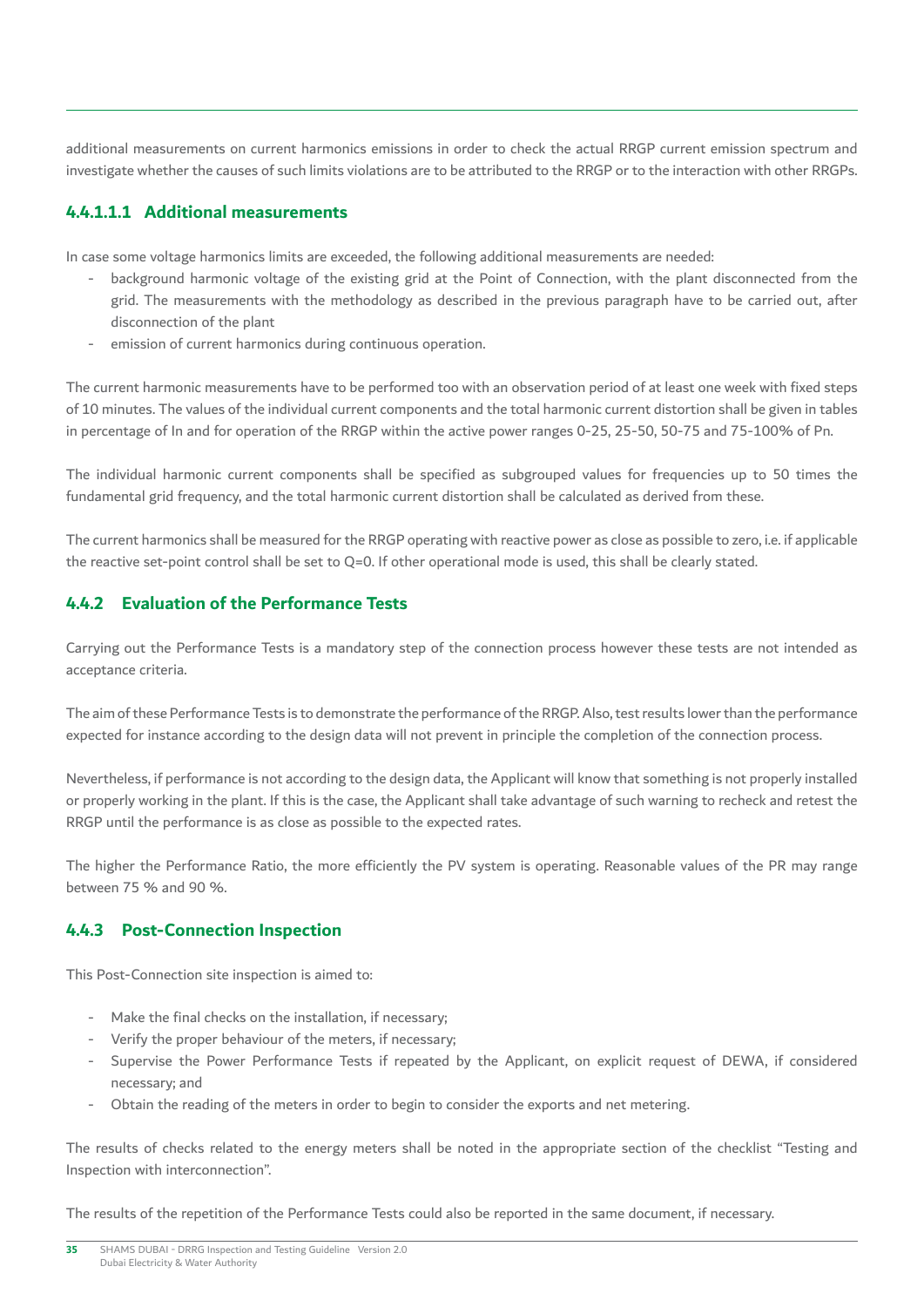## <span id="page-35-0"></span>ANNEX 1 – SAFETY INFORMATION FORM TO BE FILLED BY THE APPLICANT

The following form indicating specific risks and on-site safety measures shall be filled and delivered by the Applicant / Contractor to DEWA, before DEWA – or the concerned Authority – Inspectors visit the site of the PV plant.

| On-site inspection of the DRRG installation                                                          |                                                                               |                                              |  |  |  |  |  |
|------------------------------------------------------------------------------------------------------|-------------------------------------------------------------------------------|----------------------------------------------|--|--|--|--|--|
| Information on specific risks for the site and safety measures communicated by the Applicant         |                                                                               |                                              |  |  |  |  |  |
| 1. Reference applicant / customer                                                                    |                                                                               |                                              |  |  |  |  |  |
| 2. Site (Town, street and/or Geographical coordinates)                                               |                                                                               |                                              |  |  |  |  |  |
| 3. Activity (residential, commercial, industrial, school, health, etc.)                              |                                                                               |                                              |  |  |  |  |  |
| 4. Location of the PV generator (slanted or plain rooftop, façade, ground, canopy, etc.)             |                                                                               |                                              |  |  |  |  |  |
| 5. Safety measures to be taken when accessing to the PV array                                        |                                                                               |                                              |  |  |  |  |  |
| 6. Location of the combiner boxes                                                                    |                                                                               |                                              |  |  |  |  |  |
| 7. Location of the inverters                                                                         |                                                                               |                                              |  |  |  |  |  |
| 8. Location to other switchgears                                                                     |                                                                               |                                              |  |  |  |  |  |
| 9. Safety measures to be taken when accessing to combiner boxes, inverters, switchgears              |                                                                               |                                              |  |  |  |  |  |
| 10. Circuit breaker to be opened during inspection and tests, with reference to the electric diagram |                                                                               |                                              |  |  |  |  |  |
| 11. Interference with other works or plants                                                          |                                                                               |                                              |  |  |  |  |  |
| 12. Location of fire hydrants and fire extinguishers                                                 |                                                                               |                                              |  |  |  |  |  |
|                                                                                                      | List of risks in the workplace and related prevention and protection measures |                                              |  |  |  |  |  |
| <b>Specific risk</b>                                                                                 | <b>Collective protective</b><br>measures and equipment                        | <b>Personal protecting measures</b><br>(PPE) |  |  |  |  |  |
| Falling                                                                                              |                                                                               |                                              |  |  |  |  |  |
| Dusts                                                                                                |                                                                               |                                              |  |  |  |  |  |
| Slipping                                                                                             |                                                                               |                                              |  |  |  |  |  |
| Harmful substances                                                                                   |                                                                               |                                              |  |  |  |  |  |